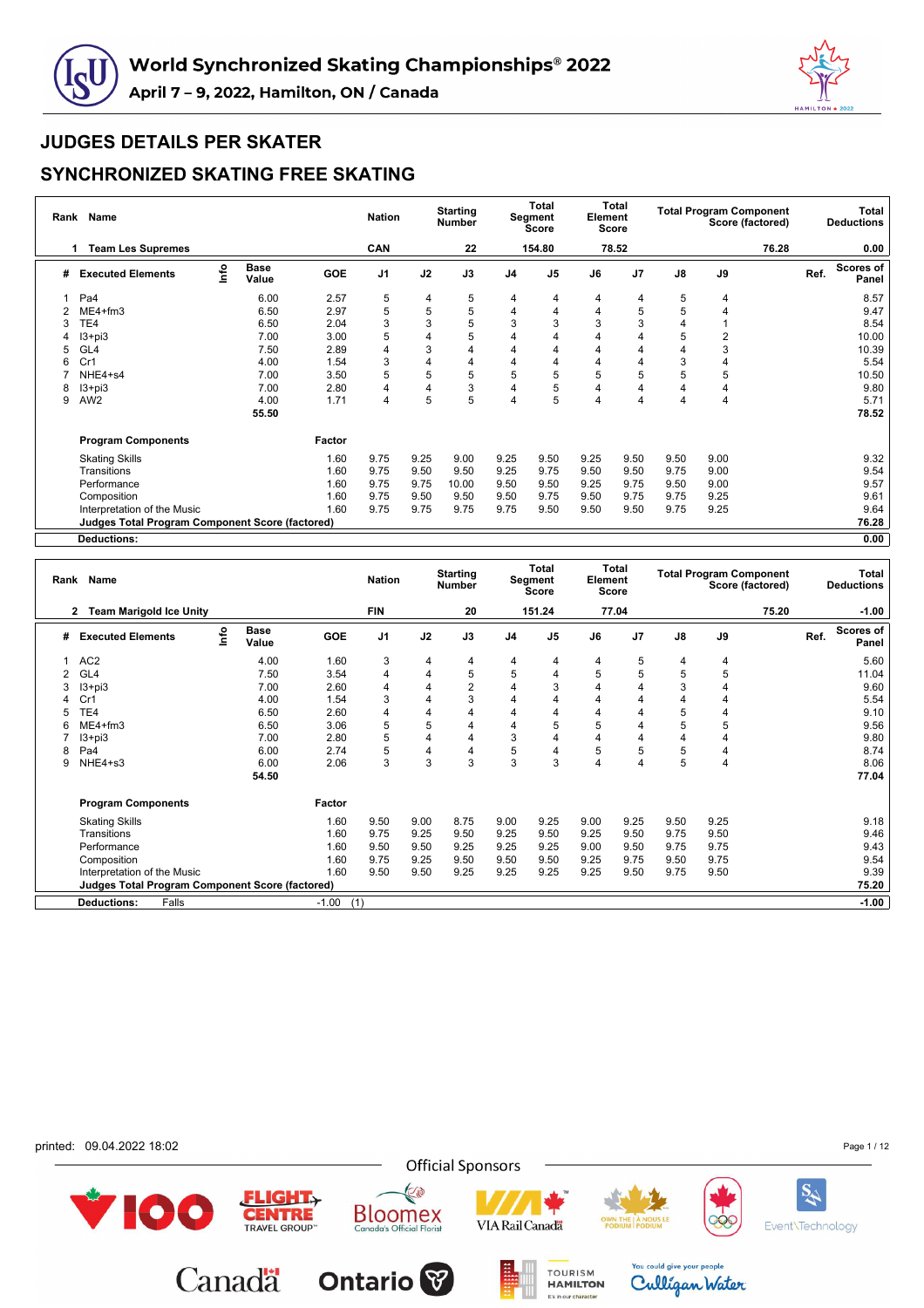



|   | Rank Name                                              |                                  |                      |        | <b>Nation</b>  |                | <b>Starting</b><br><b>Number</b> |                | <b>Total</b><br>Segment<br><b>Score</b> | Element | <b>Total</b><br><b>Score</b> |      | <b>Total Program Component</b> | Score (factored) |      | Total<br><b>Deductions</b> |
|---|--------------------------------------------------------|----------------------------------|----------------------|--------|----------------|----------------|----------------------------------|----------------|-----------------------------------------|---------|------------------------------|------|--------------------------------|------------------|------|----------------------------|
|   | <b>Team Nexxice</b><br>3                               |                                  |                      |        | CAN            |                | 21                               |                | 146.73                                  |         | 73.17                        |      |                                | 73.56            |      | 0.00                       |
| # | <b>Executed Elements</b>                               | $\mathop{\mathsf{Irr}}\nolimits$ | <b>Base</b><br>Value | GOE    | J <sub>1</sub> | J2             | J3                               | J <sub>4</sub> | J <sub>5</sub>                          | J6      | J <sub>7</sub>               | J8   | J9                             |                  | Ref. | <b>Scores of</b><br>Panel  |
|   | NHE4+s4                                                |                                  | 7.00                 | 3.00   | 4              | 4              | 5                                | 4              | 4                                       | 3       | 5                            | 4    | 5                              |                  |      | 10.00                      |
| 2 | $13 + pi3$                                             |                                  | 7.00                 | 2.50   | 4              | 4              | 3                                | 3              | 4                                       | 3       | 4                            | 4    | 3                              |                  |      | 9.50                       |
|   | ME3+fm3                                                |                                  | 5.50                 | 2.51   | 4              | 5              | 5                                | 4              | 5                                       | 3       | 4                            | 5    | 5                              |                  |      | 8.01                       |
|   | Pa4                                                    |                                  | 6.00                 | 2.14   | 3              | 3              | 4                                | 3              | 5                                       | 3       | 5                            |      | 3                              |                  |      | 8.14                       |
| 5 | TE4                                                    |                                  | 6.50                 | 2.14   | 4              | 3              | 3                                | 3              |                                         | 3       | 4                            | 3    | 3                              |                  |      | 8.64                       |
| 6 | $12 + pi3$                                             |                                  | 6.00                 | 1.89   | 3              | $\overline{2}$ | $\overline{c}$                   | 3              |                                         | 3       | 3                            | 5    | 4                              |                  |      | 7.89                       |
|   | GL <sub>4</sub>                                        |                                  | 7.50                 | 2.57   | 3              | 3              | 3                                | 4              | 4                                       | 3       | 4                            |      | 3                              |                  |      | 10.07                      |
| 8 | Cr1                                                    |                                  | 4.00                 | 1.49   | 3              | 3              | 4                                | 4              | 4                                       | 3       | 5                            | 4    | 4                              |                  |      | 5.49                       |
| 9 | AW <sub>2</sub>                                        |                                  | 4.00                 | 1.43   | 3              | 3              | 5                                | 4              | 4                                       | 3       | 4                            | 3    | 4                              |                  |      | 5.43                       |
|   |                                                        |                                  | 53.50                |        |                |                |                                  |                |                                         |         |                              |      |                                |                  |      | 73.17                      |
|   | <b>Program Components</b>                              |                                  |                      | Factor |                |                |                                  |                |                                         |         |                              |      |                                |                  |      |                            |
|   | <b>Skating Skills</b>                                  |                                  |                      | 1.60   | 9.25           | 9.00           | 9.00                             | 8.75           | 9.50                                    | 8.75    | 9.25                         | 9.00 | 9.00                           |                  |      | 9.04                       |
|   | Transitions                                            |                                  |                      | 1.60   | 9.25           | 8.75           | 9.00                             | 9.00           | 9.50                                    | 8.75    | 9.25                         | 9.25 | 8.50                           |                  |      | 9.04                       |
|   | Performance                                            |                                  |                      | 1.60   | 9.50           | 9.00           | 9.50                             | 9.00           | 9.75                                    | 8.75    | 9.75                         | 9.00 | 9.25                           |                  |      | 9.29                       |
|   | Composition                                            |                                  |                      | 1.60   | 9.75           | 9.25           | 9.50                             | 9.25           | 9.75                                    | 9.00    | 9.50                         | 9.25 | 9.00                           |                  |      | 9.36                       |
|   | Interpretation of the Music                            |                                  |                      | 1.60   | 9.50           | 9.00           | 9.50                             | 9.00           | 9.50                                    | 9.00    | 9.50                         | 9.25 | 9.00                           |                  |      | 9.25                       |
|   | <b>Judges Total Program Component Score (factored)</b> |                                  |                      |        |                |                |                                  |                |                                         |         |                              |      |                                |                  |      | 73.56                      |
|   | <b>Deductions:</b>                                     |                                  |                      |        |                |                |                                  |                |                                         |         |                              |      |                                |                  |      | 0.00                       |

| 144.29<br>72.92<br>71.37<br><b>USA</b><br>18<br>0.00<br><b>Team Haydenettes</b><br>4<br>Scores of<br>lnfo<br><b>Base</b><br>J9<br>J2<br>J3<br>$\mathsf{J}8$<br>Ref.<br><b>GOE</b><br>J1<br>J <sub>5</sub><br>J7<br>J4<br>J6<br><b>Executed Elements</b><br>#<br>Value<br>Panel<br>AC <sub>2</sub><br>$\overline{2}$<br>3<br>3<br>3<br>5.37<br>4.00<br>1.37<br>3<br>4<br>$\overline{4}$<br>4<br>4<br>3<br>3<br>3<br>2.32<br>3<br>TE4<br>6.50<br>4<br>8.82<br>4<br>4<br>4<br>4<br>3<br>8.40<br>6.00<br>2.40<br>4<br>4<br>4<br>5<br>Pa4<br>$\overline{4}$<br>4<br>4<br>3<br>3<br>3<br>3<br>2<br>3<br>3<br>9.86<br>2.36<br>GL <sub>4</sub><br>7.50<br>4<br>4<br>3<br>3<br>$\overline{2}$<br>3<br>8.06<br>$12+pi3$<br>6.00<br>2.06<br>4<br>4<br>3<br>4<br>4<br>NHE4+s4<br>7.00<br>2.80<br>3<br>$\overline{4}$<br>9.80<br>4<br>4<br>4<br>4<br>4<br>$\overline{4}$<br>9.10<br>$ME4 + fm3$<br>6.50<br>2.60<br>3<br>4<br>5<br>4<br>4<br>4<br>3<br>3<br>3<br>3<br>4<br>8.14<br>$12+pi3$<br>6.00<br>2.14<br>4<br>4<br>8<br>4<br>4<br>$\overline{2}$<br>3<br>3<br>3<br>$\overline{4}$<br>Cr1<br>1.37<br>5.37<br>4.00<br>4<br>$\overline{4}$<br>3<br>9<br>4<br>72.92<br>53.50<br><b>Program Components</b><br>Factor<br>8.75<br>8.75<br>8.25<br>9.25<br>8.50<br>9.00<br>8.75<br><b>Skating Skills</b><br>1.60<br>8.50<br>8.50<br>9.25<br>8.75<br>8.82<br>1.60<br>8.25<br>9.00<br>9.25<br>9.00<br>Transitions<br>8.75<br>8.75<br>8.50<br>9.00<br>9.04<br>8.50<br>9.50<br>8.75<br>9.25<br>1.60<br>9.25<br>9.25<br>Performance<br>9.25<br>9.00<br>8.50<br>8.96<br>1.60<br>8.25<br>9.00<br>Composition<br>9.25<br>9.00<br>9.00<br>9.00<br>9.50<br>9.00<br>8.50<br>8.75<br>9.04<br>1.60<br>9.00<br>8.25<br>9.25<br>9.25<br>9.00<br>9.25<br>9.00<br>9.00<br>Interpretation of the Music<br>Judges Total Program Component Score (factored)<br>71.37<br>0.00<br><b>Deductions:</b> | Rank Name |  | <b>Nation</b> | <b>Starting</b><br><b>Number</b> | Total<br>Segment<br><b>Score</b> | Element | <b>Total</b><br><b>Score</b> |  | <b>Total Program Component</b><br>Score (factored) | Total<br><b>Deductions</b> |
|----------------------------------------------------------------------------------------------------------------------------------------------------------------------------------------------------------------------------------------------------------------------------------------------------------------------------------------------------------------------------------------------------------------------------------------------------------------------------------------------------------------------------------------------------------------------------------------------------------------------------------------------------------------------------------------------------------------------------------------------------------------------------------------------------------------------------------------------------------------------------------------------------------------------------------------------------------------------------------------------------------------------------------------------------------------------------------------------------------------------------------------------------------------------------------------------------------------------------------------------------------------------------------------------------------------------------------------------------------------------------------------------------------------------------------------------------------------------------------------------------------------------------------------------------------------------------------------------------------------------------------------------------------------------------------------------------------------------------------------------------------------------------------------------------------------------------------------------------------------|-----------|--|---------------|----------------------------------|----------------------------------|---------|------------------------------|--|----------------------------------------------------|----------------------------|
|                                                                                                                                                                                                                                                                                                                                                                                                                                                                                                                                                                                                                                                                                                                                                                                                                                                                                                                                                                                                                                                                                                                                                                                                                                                                                                                                                                                                                                                                                                                                                                                                                                                                                                                                                                                                                                                                |           |  |               |                                  |                                  |         |                              |  |                                                    |                            |
|                                                                                                                                                                                                                                                                                                                                                                                                                                                                                                                                                                                                                                                                                                                                                                                                                                                                                                                                                                                                                                                                                                                                                                                                                                                                                                                                                                                                                                                                                                                                                                                                                                                                                                                                                                                                                                                                |           |  |               |                                  |                                  |         |                              |  |                                                    |                            |
|                                                                                                                                                                                                                                                                                                                                                                                                                                                                                                                                                                                                                                                                                                                                                                                                                                                                                                                                                                                                                                                                                                                                                                                                                                                                                                                                                                                                                                                                                                                                                                                                                                                                                                                                                                                                                                                                |           |  |               |                                  |                                  |         |                              |  |                                                    |                            |
|                                                                                                                                                                                                                                                                                                                                                                                                                                                                                                                                                                                                                                                                                                                                                                                                                                                                                                                                                                                                                                                                                                                                                                                                                                                                                                                                                                                                                                                                                                                                                                                                                                                                                                                                                                                                                                                                |           |  |               |                                  |                                  |         |                              |  |                                                    |                            |
|                                                                                                                                                                                                                                                                                                                                                                                                                                                                                                                                                                                                                                                                                                                                                                                                                                                                                                                                                                                                                                                                                                                                                                                                                                                                                                                                                                                                                                                                                                                                                                                                                                                                                                                                                                                                                                                                |           |  |               |                                  |                                  |         |                              |  |                                                    |                            |
|                                                                                                                                                                                                                                                                                                                                                                                                                                                                                                                                                                                                                                                                                                                                                                                                                                                                                                                                                                                                                                                                                                                                                                                                                                                                                                                                                                                                                                                                                                                                                                                                                                                                                                                                                                                                                                                                |           |  |               |                                  |                                  |         |                              |  |                                                    |                            |
|                                                                                                                                                                                                                                                                                                                                                                                                                                                                                                                                                                                                                                                                                                                                                                                                                                                                                                                                                                                                                                                                                                                                                                                                                                                                                                                                                                                                                                                                                                                                                                                                                                                                                                                                                                                                                                                                |           |  |               |                                  |                                  |         |                              |  |                                                    |                            |
|                                                                                                                                                                                                                                                                                                                                                                                                                                                                                                                                                                                                                                                                                                                                                                                                                                                                                                                                                                                                                                                                                                                                                                                                                                                                                                                                                                                                                                                                                                                                                                                                                                                                                                                                                                                                                                                                |           |  |               |                                  |                                  |         |                              |  |                                                    |                            |
|                                                                                                                                                                                                                                                                                                                                                                                                                                                                                                                                                                                                                                                                                                                                                                                                                                                                                                                                                                                                                                                                                                                                                                                                                                                                                                                                                                                                                                                                                                                                                                                                                                                                                                                                                                                                                                                                |           |  |               |                                  |                                  |         |                              |  |                                                    |                            |
|                                                                                                                                                                                                                                                                                                                                                                                                                                                                                                                                                                                                                                                                                                                                                                                                                                                                                                                                                                                                                                                                                                                                                                                                                                                                                                                                                                                                                                                                                                                                                                                                                                                                                                                                                                                                                                                                |           |  |               |                                  |                                  |         |                              |  |                                                    |                            |
|                                                                                                                                                                                                                                                                                                                                                                                                                                                                                                                                                                                                                                                                                                                                                                                                                                                                                                                                                                                                                                                                                                                                                                                                                                                                                                                                                                                                                                                                                                                                                                                                                                                                                                                                                                                                                                                                |           |  |               |                                  |                                  |         |                              |  |                                                    |                            |
|                                                                                                                                                                                                                                                                                                                                                                                                                                                                                                                                                                                                                                                                                                                                                                                                                                                                                                                                                                                                                                                                                                                                                                                                                                                                                                                                                                                                                                                                                                                                                                                                                                                                                                                                                                                                                                                                |           |  |               |                                  |                                  |         |                              |  |                                                    |                            |
|                                                                                                                                                                                                                                                                                                                                                                                                                                                                                                                                                                                                                                                                                                                                                                                                                                                                                                                                                                                                                                                                                                                                                                                                                                                                                                                                                                                                                                                                                                                                                                                                                                                                                                                                                                                                                                                                |           |  |               |                                  |                                  |         |                              |  |                                                    |                            |
|                                                                                                                                                                                                                                                                                                                                                                                                                                                                                                                                                                                                                                                                                                                                                                                                                                                                                                                                                                                                                                                                                                                                                                                                                                                                                                                                                                                                                                                                                                                                                                                                                                                                                                                                                                                                                                                                |           |  |               |                                  |                                  |         |                              |  |                                                    |                            |
|                                                                                                                                                                                                                                                                                                                                                                                                                                                                                                                                                                                                                                                                                                                                                                                                                                                                                                                                                                                                                                                                                                                                                                                                                                                                                                                                                                                                                                                                                                                                                                                                                                                                                                                                                                                                                                                                |           |  |               |                                  |                                  |         |                              |  |                                                    |                            |
|                                                                                                                                                                                                                                                                                                                                                                                                                                                                                                                                                                                                                                                                                                                                                                                                                                                                                                                                                                                                                                                                                                                                                                                                                                                                                                                                                                                                                                                                                                                                                                                                                                                                                                                                                                                                                                                                |           |  |               |                                  |                                  |         |                              |  |                                                    |                            |
|                                                                                                                                                                                                                                                                                                                                                                                                                                                                                                                                                                                                                                                                                                                                                                                                                                                                                                                                                                                                                                                                                                                                                                                                                                                                                                                                                                                                                                                                                                                                                                                                                                                                                                                                                                                                                                                                |           |  |               |                                  |                                  |         |                              |  |                                                    |                            |
|                                                                                                                                                                                                                                                                                                                                                                                                                                                                                                                                                                                                                                                                                                                                                                                                                                                                                                                                                                                                                                                                                                                                                                                                                                                                                                                                                                                                                                                                                                                                                                                                                                                                                                                                                                                                                                                                |           |  |               |                                  |                                  |         |                              |  |                                                    |                            |
|                                                                                                                                                                                                                                                                                                                                                                                                                                                                                                                                                                                                                                                                                                                                                                                                                                                                                                                                                                                                                                                                                                                                                                                                                                                                                                                                                                                                                                                                                                                                                                                                                                                                                                                                                                                                                                                                |           |  |               |                                  |                                  |         |                              |  |                                                    |                            |
|                                                                                                                                                                                                                                                                                                                                                                                                                                                                                                                                                                                                                                                                                                                                                                                                                                                                                                                                                                                                                                                                                                                                                                                                                                                                                                                                                                                                                                                                                                                                                                                                                                                                                                                                                                                                                                                                |           |  |               |                                  |                                  |         |                              |  |                                                    |                            |

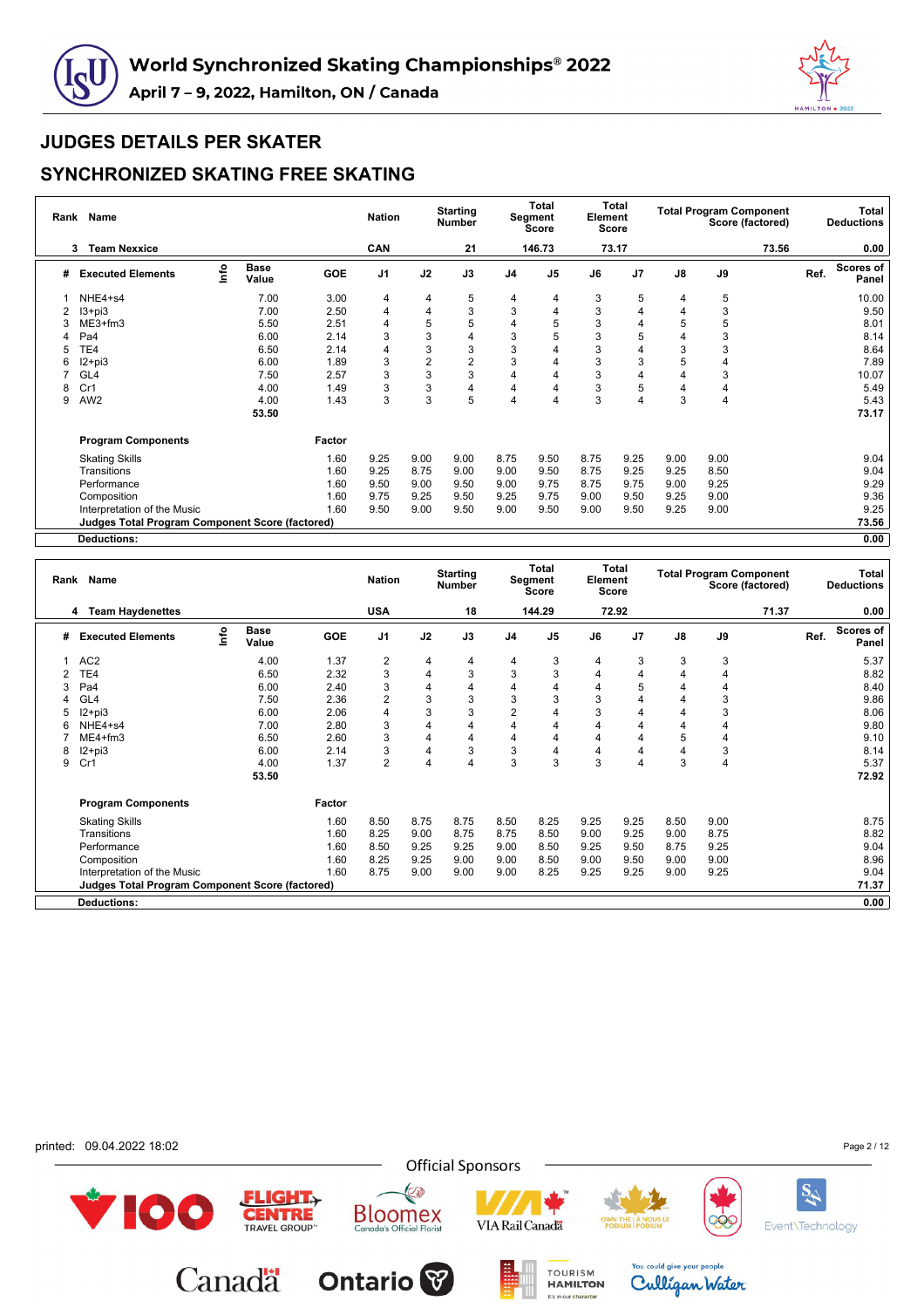



## **SYNCHRONIZED SKATING FREE SKATING**

| Rank | <b>Name</b>                                            |      |                      |                | <b>Nation</b>  |                | <b>Starting</b><br>Number |                | <b>Total</b><br>Segment<br>Score | Element | Total<br>Score |      | <b>Total Program Component</b> | Score (factored) |      | Total<br><b>Deductions</b> |
|------|--------------------------------------------------------|------|----------------------|----------------|----------------|----------------|---------------------------|----------------|----------------------------------|---------|----------------|------|--------------------------------|------------------|------|----------------------------|
|      | <b>Team Helsinki Rockettes</b><br>5                    |      |                      |                | <b>FIN</b>     |                | 23                        |                | 143.44                           |         | 73.90          |      |                                | 71.54            |      | $-2.00$                    |
| #    | <b>Executed Elements</b>                               | lnfo | <b>Base</b><br>Value | <b>GOE</b>     | J <sub>1</sub> | J2             | J3                        | J <sub>4</sub> | J <sub>5</sub>                   | J6      | J <sub>7</sub> | J8   | J9                             |                  | Ref. | <b>Scores of</b><br>Panel  |
|      | GL4                                                    |      | 7.50                 | 3.32           | 4              | 4              | 3                         | 4              | 5                                | 4       | 5              | 5    | 5                              |                  |      | 10.82                      |
|      | TE4                                                    |      | 6.50                 | 2.69           | 5              | $\overline{4}$ | 3                         | 4              |                                  | 4       |                | 5    | 4                              |                  |      | 9.19                       |
|      | $13 + pi3$                                             |      | 7.00                 | 2.80           | 5              | 4              | 3                         | 4              |                                  |         |                | 4    | 4                              |                  |      | 9.80                       |
|      | AW <sub>2</sub>                                        |      | 4.00                 | 1.60           | 5              | 4              | 4                         | 4              |                                  |         |                | 4    | 4                              |                  |      | 5.60                       |
| 5    | Pa <sub>4</sub>                                        |      | 6.00                 | 2.83           | 5              | 4              | 5                         | 5              | 3                                |         | 5              | 5    | 5                              |                  |      | 8.83                       |
| 6    | ME4+fm3                                                |      | 6.50                 | 3.06           | 4              | 4              | 5                         | 5              | 5                                | 4       | 5              | 5    | 5                              |                  |      | 9.56                       |
|      | NHE4+s4                                                | F    | 7.00                 | $-2.10$        | $-2$           | $-2$           | $-4$                      | $-2$           | $-3$                             | $-2$    | $-4$           | $-5$ | -4                             |                  |      | 4.90                       |
| 8    | $13 + pi3$                                             |      | 7.00                 | 2.60           | 4              | 3              |                           | $\overline{4}$ | 4                                | 4       | 3              | 5    | 4                              |                  |      | 9.60                       |
| 9    | Cr1                                                    |      | 4.00                 | 1.60           | 4              | 4              | 4                         | 4              | 4                                |         | 5              | 4    | 4                              |                  |      | 5.60                       |
|      |                                                        |      | 55.50                |                |                |                |                           |                |                                  |         |                |      |                                |                  |      | 73.90                      |
|      | <b>Program Components</b>                              |      |                      | Factor         |                |                |                           |                |                                  |         |                |      |                                |                  |      |                            |
|      | <b>Skating Skills</b>                                  |      |                      | 1.60           | 9.00           | 9.00           | 8.75                      | 9.00           | 9.00                             | 9.00    | 9.00           | 9.00 | 9.00                           |                  |      | 9.00                       |
|      | Transitions                                            |      |                      | 1.60           | 9.00           | 9.00           | 9.00                      | 9.00           | 9.00                             | 8.75    | 9.00           | 9.00 | 9.25                           |                  |      | 9.00                       |
|      | Performance                                            |      |                      | 1.60           | 9.00           | 8.75           | 8.50                      | 8.75           | 8.75                             | 8.75    | 8.75           | 9.00 | 8.75                           |                  |      | 8.79                       |
|      | Composition                                            |      |                      | 1.60           | 9.00           | 8.75           | 9.00                      | 9.00           | 8.75                             | 9.00    | 9.00           | 9.00 | 9.25                           |                  |      | 8.96                       |
|      | Interpretation of the Music                            |      |                      | 1.60           | 9.00           | 9.00           | 8.75                      | 9.00           | 8.75                             | 9.00    | 9.00           | 9.00 | 9.25                           |                  |      | 8.96                       |
|      | <b>Judges Total Program Component Score (factored)</b> |      |                      |                |                |                |                           |                |                                  |         |                |      |                                |                  |      | 71.54                      |
|      | <b>Deductions:</b><br>Falls                            |      |                      | (2)<br>$-2.00$ |                |                |                           |                |                                  |         |                |      |                                |                  |      | $-2.00$                    |

| Rank | Name                                            |      |                      |            | <b>Nation</b>  |      | <b>Starting</b><br><b>Number</b> |                | Total<br>Segment<br><b>Score</b> | Element        | Total<br>Score |                |                         | <b>Total Program Component</b><br>Score (factored) |      | Total<br><b>Deductions</b> |
|------|-------------------------------------------------|------|----------------------|------------|----------------|------|----------------------------------|----------------|----------------------------------|----------------|----------------|----------------|-------------------------|----------------------------------------------------|------|----------------------------|
|      | <b>Team Miami University</b><br>6               |      |                      |            | <b>USA</b>     |      | 19                               |                | 133.13                           |                | 65.51          |                |                         | 67.62                                              |      | 0.00                       |
| #    | <b>Executed Elements</b>                        | lnfo | <b>Base</b><br>Value | <b>GOE</b> | J <sub>1</sub> | J2   | J3                               | J <sub>4</sub> | J <sub>5</sub>                   | J6             | J <sub>7</sub> | J8             | J9                      |                                                    | Ref. | <b>Scores of</b><br>Panel  |
|      | $NHE3+s3$                                       |      | 5.50                 | 1.73       | 3              | 4    | 3                                | 3              | 3                                | 3              | 3              | 4              | $\overline{c}$          |                                                    |      | 7.23                       |
|      | GL <sub>4</sub>                                 |      | 7.50                 | 2.04       | $\overline{2}$ | 3    |                                  | 3              |                                  | 3              | 3              | 3              | $\overline{2}$          |                                                    |      | 9.54                       |
|      | Pa <sub>4</sub>                                 |      | 6.00                 | 2.06       | 3              | 4    | $\overline{2}$                   | 3              | 4                                | 3              |                | $\overline{4}$ | 3                       |                                                    |      | 8.06                       |
|      | ME4+fm2                                         |      | 5.50                 | 1.73       | 3              | 3    | $\overline{2}$                   | 3              | 4                                | 3              |                | 3              | 3                       |                                                    |      | 7.23                       |
| 5    | $13 + pi2$                                      |      | 6.00                 | 1.03       | 1              |      | $-1$                             | 3              | 2                                | 3              |                | $\overline{2}$ | $\overline{c}$          |                                                    |      | 7.03                       |
|      | AW <sub>2</sub>                                 |      | 4.00                 | 1.20       | $\overline{2}$ | 3    | 3                                | 3              | 3                                | $\overline{4}$ | 3              | 3              | 3                       |                                                    |      | 5.20                       |
|      | Cr1                                             |      | 4.00                 | 1.14       | 3              | 3    |                                  | $\overline{2}$ | 3                                | 3              | 3              | 3              | 3                       |                                                    |      | 5.14                       |
|      | TE4                                             |      | 6.50                 | 1.95       | 3              | 3    |                                  | 3              |                                  | 3              | 3              | 4              | $\overline{\mathbf{c}}$ |                                                    |      | 8.45                       |
| 9    | $12+pi3$                                        |      | 6.00                 | 1.63       | 3              | 3    |                                  | 3              | 3                                | 3              | 3              | $\overline{2}$ | $\overline{2}$          |                                                    |      | 7.63                       |
|      |                                                 |      | 51.00                |            |                |      |                                  |                |                                  |                |                |                |                         |                                                    |      | 65.51                      |
|      | <b>Program Components</b>                       |      |                      | Factor     |                |      |                                  |                |                                  |                |                |                |                         |                                                    |      |                            |
|      | <b>Skating Skills</b>                           |      |                      | 1.60       | 8.50           | 8.50 | 8.00                             | 8.25           | 9.00                             | 8.50           | 8.25           | 8.50           | 8.00                    |                                                    |      | 8.36                       |
|      | Transitions                                     |      |                      | 1.60       | 8.50           | 8.75 | 7.75                             | 8.00           | 8.75                             | 8.25           | 8.00           | 8.75           | 7.75                    |                                                    |      | 8.29                       |
|      | Performance                                     |      |                      | 1.60       | 8.75           | 9.00 | 8.25                             | 8.50           | 9.00                             | 8.75           | 8.50           | 8.50           | 8.00                    |                                                    |      | 8.61                       |
|      | Composition                                     |      |                      | 1.60       | 8.50           | 8.75 | 8.00                             | 8.50           | 9.25                             | 8.50           | 8.50           | 8.75           | 8.00                    |                                                    |      | 8.50                       |
|      | Interpretation of the Music                     |      |                      | 1.60       | 8.50           | 8.75 | 8.00                             | 8.50           | 8.75                             | 8.50           | 8.50           | 8.75           | 8.00                    |                                                    |      | 8.50                       |
|      | Judges Total Program Component Score (factored) |      |                      |            |                |      |                                  |                |                                  |                |                |                |                         |                                                    |      | 67.62                      |
|      | <b>Deductions:</b>                              |      |                      |            |                |      |                                  |                |                                  |                |                |                |                         |                                                    |      | 0.00                       |
|      |                                                 |      |                      |            |                |      |                                  |                |                                  |                |                |                |                         |                                                    |      |                            |

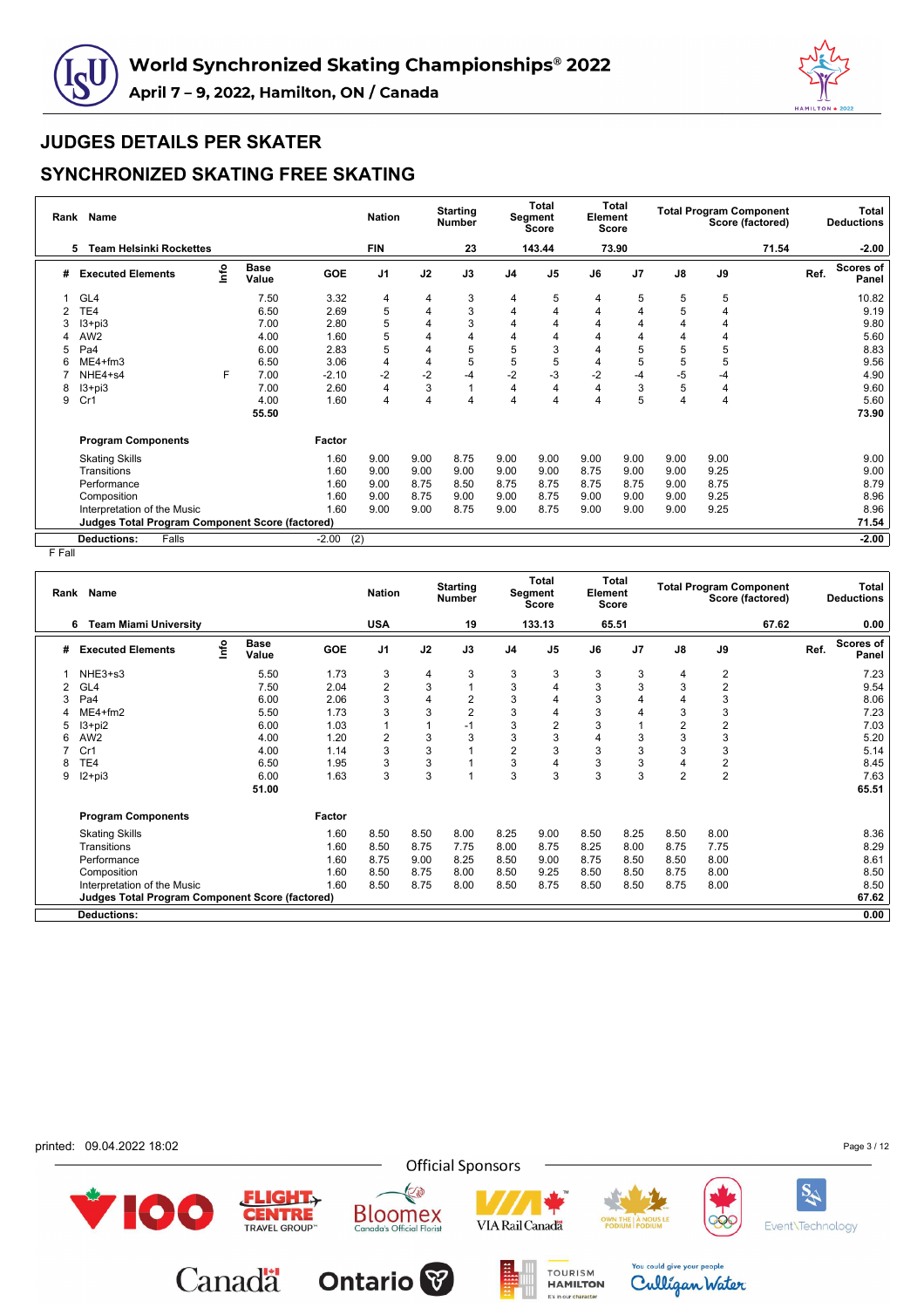



|                | Rank Name                                              |                           |                      |            | <b>Nation</b>  |                | <b>Starting</b><br><b>Number</b> |                | <b>Total</b><br>Segment<br><b>Score</b> | Element        | <b>Total</b><br><b>Score</b> |                |      | <b>Total Program Component</b><br>Score (factored) |      | Total<br><b>Deductions</b> |
|----------------|--------------------------------------------------------|---------------------------|----------------------|------------|----------------|----------------|----------------------------------|----------------|-----------------------------------------|----------------|------------------------------|----------------|------|----------------------------------------------------|------|----------------------------|
|                | <b>Team Berlin 1</b><br>7                              |                           |                      |            | <b>GER</b>     |                | 17                               |                | 126.04                                  |                | 64.79                        |                |      | 61.25                                              |      | 0.00                       |
| #              | <b>Executed Elements</b>                               | $\mathsf{Int} \mathsf{o}$ | <b>Base</b><br>Value | <b>GOE</b> | J <sub>1</sub> | J2             | J3                               | J <sub>4</sub> | J <sub>5</sub>                          | J6             | J7                           | $\mathsf{J}8$  | J9   |                                                    | Ref. | <b>Scores of</b><br>Panel  |
|                | $ME4 + fm3$                                            |                           | 6.50                 | 1.95       | 2              | 3              | 3                                | 3              | 3                                       | 3              | 3                            | 3              | 3    |                                                    |      | 8.45                       |
| $\overline{2}$ | AC <sub>2</sub>                                        |                           | 4.00                 | 0.80       | $\overline{2}$ | $\overline{2}$ | 3                                | $\overline{c}$ |                                         | $\overline{2}$ | $\overline{2}$               | $\overline{2}$ | 2    |                                                    |      | 4.80                       |
|                | $I4 + pi3$                                             |                           | 7.50                 | 1.71       | $\overline{2}$ | $\overline{2}$ |                                  | 3              | 2                                       | $\overline{2}$ | 3                            | 3              | 2    |                                                    |      | 9.21                       |
|                | GL4                                                    |                           | 7.50                 | 1.50       |                | 2              | $\Omega$                         | 2              | 3                                       | $\overline{2}$ | 3                            | $\overline{2}$ | 2    |                                                    |      | 9.00                       |
|                | TE4                                                    |                           | 6.50                 | 1.39       | 3              | $\overline{2}$ |                                  | 3              | 2                                       | $\overline{2}$ | $\overline{2}$               | $\overline{2}$ | 2    |                                                    |      | 7.89                       |
| 6              | $12 + pi3$                                             |                           | 6.00                 | 1.11       | $\overline{2}$ |                | $-1$                             | $\overline{2}$ | 2                                       | $\overline{2}$ | 3                            | $\overline{2}$ | 2    |                                                    |      | 7.11                       |
|                | Pa4                                                    |                           | 6.00                 | 1.71       | $\overline{2}$ | 3              |                                  | 3              | 2                                       | $\overline{4}$ | 4                            | 3              | 3    |                                                    |      | 7.71                       |
| 8              | NHE3+s2                                                |                           | 4.50                 | 1.09       | $\overline{2}$ | 3              |                                  | 3              | 2                                       | $\overline{2}$ | 3                            | 3              | 2    |                                                    |      | 5.59                       |
| 9              | Cr1                                                    |                           | 4.00                 | 1.03       | 1              | 3              | 3                                | $\overline{2}$ | 3                                       | $\overline{2}$ | 3                            | $\overline{2}$ | 3    |                                                    |      | 5.03                       |
|                |                                                        |                           | 52.50                |            |                |                |                                  |                |                                         |                |                              |                |      |                                                    |      | 64.79                      |
|                | <b>Program Components</b>                              |                           |                      | Factor     |                |                |                                  |                |                                         |                |                              |                |      |                                                    |      |                            |
|                | <b>Skating Skills</b>                                  |                           |                      | 1.60       | 7.50           | 7.50           | 7.00                             | 7.50           | 7.50                                    | 7.50           | 7.75                         | 7.50           | 7.50 |                                                    |      | 7.50                       |
|                | Transitions                                            |                           |                      | 1.60       | 7.50           | 7.75           | 7.25                             | 7.50           | 7.50                                    | 7.50           | 7.75                         | 7.75           | 8.00 |                                                    |      | 7.61                       |
|                | Performance                                            |                           |                      | 1.60       | 7.75           | 7.75           | 7.50                             | 8.00           | 7.50                                    | 7.75           | 8.00                         | 7.75           | 7.50 |                                                    |      | 7.71                       |
|                | Composition                                            |                           |                      | 1.60       | 7.75           | 8.00           | 7.50                             | 8.00           | 7.75                                    | 7.50           | 8.00                         | 7.75           | 8.00 |                                                    |      | 7.82                       |
|                | Interpretation of the Music                            |                           |                      | 1.60       | 7.50           | 7.75           | 7.25                             | 7.75           | 7.50                                    | 7.25           | 8.00                         | 8.00           | 7.75 |                                                    |      | 7.64                       |
|                | <b>Judges Total Program Component Score (factored)</b> |                           |                      |            |                |                |                                  |                |                                         |                |                              |                |      |                                                    |      | 61.25                      |
|                | <b>Deductions:</b>                                     |                           |                      |            |                |                |                                  |                |                                         |                |                              |                |      |                                                    |      | 0.00                       |

|                                                                                                                                                             | 0.00                       |
|-------------------------------------------------------------------------------------------------------------------------------------------------------------|----------------------------|
| 122.89<br>63.23<br><b>HUN</b><br>16<br>59.66<br><b>Team Passion</b><br>8                                                                                    |                            |
| lnfo<br><b>Base</b><br>J9<br>J2<br>J3<br>$\mathsf{J}8$<br><b>GOE</b><br>J1<br>J <sub>5</sub><br>J7<br>J4<br>J6<br><b>Executed Elements</b><br>#<br>Value    | Scores of<br>Ref.<br>Panel |
| 3<br>$\overline{2}$<br>$\mathbf 0$<br>2<br>2<br>$\overline{2}$<br>$13 + pi2$<br>6.00<br>3<br>1.11                                                           | 7.11                       |
| $\overline{2}$<br>$\overline{2}$<br>$\overline{2}$<br>3<br>$\overline{2}$<br>1.39<br>2<br>$\overline{2}$<br>GL <sub>4</sub><br>7.50                         | 8.89                       |
| $\overline{2}$<br>$\overline{2}$<br>2<br>2<br>3<br>3<br>3<br>$\overline{2}$<br>6.00<br>1.37<br>Pa4<br>3                                                     | 7.37                       |
| $\overline{c}$<br>$\overline{c}$<br>2<br>3<br>2<br>$\overline{2}$<br>$13 + pi3$<br>7.00<br>1.30<br>2                                                        | 8.30                       |
| 3<br>2<br>2<br>$\overline{2}$<br>3<br>$\overline{2}$<br>2<br>3<br>NHE4+s3<br>6.00<br>1.37                                                                   | 7.37                       |
| 3<br>$\overline{2}$<br>3<br>$\overline{2}$<br>2<br>2<br>3<br>1.18<br>$ME4+fm2$<br>5.50<br>6                                                                 | 6.68                       |
| $\overline{2}$<br>$\overline{c}$<br>3<br>$\overline{\mathbf{c}}$<br>2<br>$\overline{2}$<br>$\overline{2}$<br>$\overline{\mathbf{c}}$<br>TE4<br>6.50<br>1.30 | 7.80                       |
| $\boldsymbol{2}$<br>3<br>$\overline{\mathbf{c}}$<br>$\overline{c}$<br>$\overline{\mathbf{c}}$<br>2<br>2<br>2<br>AW <sub>2</sub><br>4.00<br>0.80<br>8        | 4.80                       |
| $\overline{2}$<br>$\overline{2}$<br>$\overline{2}$<br>$\overline{2}$<br>$\overline{2}$<br>$\overline{2}$<br>3<br>3<br>Cr1<br>4.00<br>0.91<br>3<br>9         | 4.91                       |
| 52.50                                                                                                                                                       | 63.23                      |
| <b>Program Components</b><br>Factor                                                                                                                         |                            |
| 7.50<br>6.75<br>7.25<br>7.25<br>7.25<br>7.00<br>7.75<br>7.75<br>7.00<br><b>Skating Skills</b><br>1.60                                                       | 7.29                       |
| 7.25<br>1.60<br>7.50<br>6.75<br>7.25<br>7.75<br>7.75<br>Transitions<br>7.75<br>7.50<br>7.50                                                                 | 7.50                       |
| 7.75<br>8.25<br>7.75<br>7.00<br>1.60<br>7.00<br>7.75<br>7.50<br>7.25<br>7.50<br>Performance                                                                 | 7.50                       |
| 1.60<br>7.75<br>7.25<br>7.25<br>Composition<br>8.00<br>7.50<br>7.25<br>7.25<br>8.00<br>8.00                                                                 | 7.57                       |
| 1.60<br>7.50<br>7.00<br>7.50<br>7.50<br>8.00<br>8.00<br>7.00<br>7.50<br>7.00<br>Interpretation of the Music                                                 | 7.43                       |
| Judges Total Program Component Score (factored)                                                                                                             | 59.66                      |
| <b>Deductions:</b>                                                                                                                                          | 0.00                       |

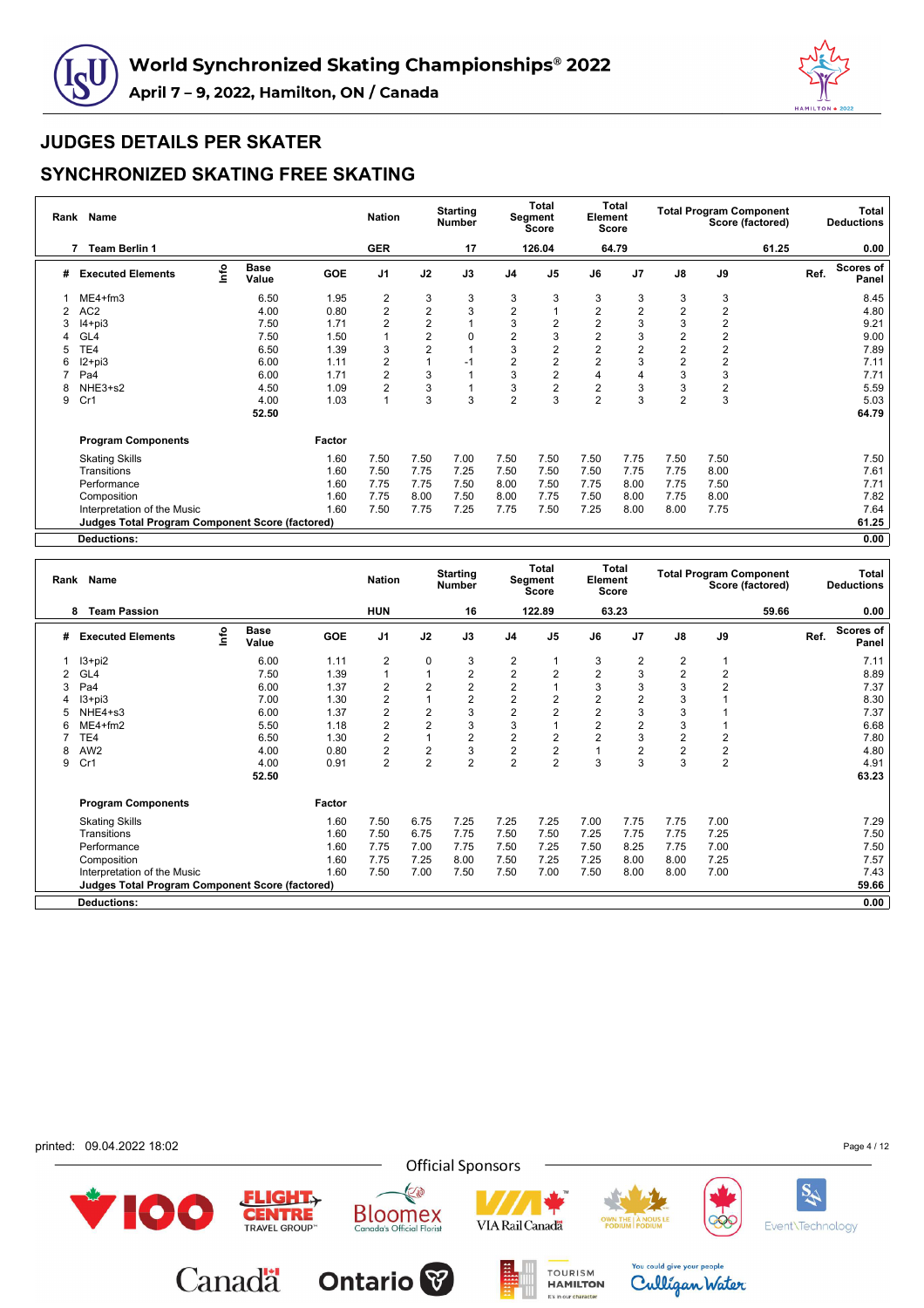



|   | Rank Name<br><b>Team Zoulous</b><br>9                  |                                  |                      |            | <b>Nation</b>  |                | <b>Starting</b><br><b>Number</b> |                | <b>Total</b><br>Segment<br>Score | Element        | <b>Total</b><br>Score |                |                         | <b>Total Program Component</b><br>Score (factored) |      | Total<br><b>Deductions</b> |
|---|--------------------------------------------------------|----------------------------------|----------------------|------------|----------------|----------------|----------------------------------|----------------|----------------------------------|----------------|-----------------------|----------------|-------------------------|----------------------------------------------------|------|----------------------------|
|   |                                                        |                                  |                      |            | <b>FRA</b>     |                | 12                               |                | 114.54                           |                | 59.52                 |                |                         | 55.02                                              |      | 0.00                       |
| # | <b>Executed Elements</b>                               | $\mathop{\mathsf{Irr}}\nolimits$ | <b>Base</b><br>Value | <b>GOE</b> | J <sub>1</sub> | J2             | J3                               | J <sub>4</sub> | J <sub>5</sub>                   | J6             | J <sub>7</sub>        | J8             | J9                      |                                                    | Ref. | Scores of<br>Panel         |
| 1 | AC <sub>2</sub>                                        |                                  | 4.00                 | 0.69       | 1              | 2              | 2                                | 2              |                                  | $\overline{2}$ | 2                     |                | 2                       |                                                    |      | 4.69                       |
|   | $13 + pi3$                                             |                                  | 7.00                 | 0.10       | $\mathbf 0$    | $-1$           | 0                                |                | 0                                |                | 0                     |                |                         |                                                    |      | 7.10                       |
|   | Pa4                                                    |                                  | 6.00                 | 1.03       |                | 0              | 1                                | 3              | 2                                | $\overline{2}$ | 2                     | $\overline{2}$ | 2                       |                                                    |      | 7.03                       |
|   | $ME4 + fm3$                                            |                                  | 6.50                 | 1.11       |                | $\overline{2}$ | 0                                | $\overline{2}$ |                                  | $\overline{2}$ | $\overline{2}$        | $\overline{2}$ | 2                       |                                                    |      | 7.61                       |
| 5 | GL <sub>4</sub>                                        |                                  | 7.50                 | 0.64       |                |                |                                  |                | 0                                |                |                       | $\overline{2}$ | 0                       |                                                    |      | 8.14                       |
| 6 | TE4                                                    |                                  | 6.50                 | 1.02       |                |                |                                  | 2              |                                  | $\overline{2}$ | 2                     | $\overline{2}$ | $\overline{2}$          |                                                    |      | 7.52                       |
|   | $13 + pi2$                                             |                                  | 6.00                 | 0.34       | $-1$           | $-1$           | $-1$                             | $\overline{2}$ | $\Omega$                         | $\overline{2}$ | 0                     | $\overline{2}$ | 2                       |                                                    |      | 6.34                       |
| 8 | NHE3+s3                                                |                                  | 5.50                 | 0.79       | 1              | 2              | 0                                | 2              |                                  |                |                       | $\overline{2}$ | $\overline{\mathbf{c}}$ |                                                    |      | 6.29                       |
| 9 | Cr1                                                    |                                  | 4.00                 | 0.80       | $\overline{2}$ |                | $\overline{2}$                   | $\overline{2}$ | $\overline{2}$                   | $\overline{2}$ | 3                     | $\overline{2}$ | $\overline{2}$          |                                                    |      | 4.80                       |
|   |                                                        |                                  | 53.00                |            |                |                |                                  |                |                                  |                |                       |                |                         |                                                    |      | 59.52                      |
|   | <b>Program Components</b>                              |                                  |                      | Factor     |                |                |                                  |                |                                  |                |                       |                |                         |                                                    |      |                            |
|   | <b>Skating Skills</b>                                  |                                  |                      | 1.60       | 6.50           | 6.50           | 6.50                             | 6.75           | 6.75                             | 6.75           | 6.50                  | 7.00           | 6.75                    |                                                    |      | 6.64                       |
|   | Transitions                                            |                                  |                      | 1.60       | 6.25           | 6.75           | 6.50                             | 6.75           | 6.50                             | 6.75           | 6.75                  | 7.00           | 7.00                    |                                                    |      | 6.71                       |
|   | Performance                                            |                                  |                      | 1.60       | 6.75           | 7.00           | 6.75                             | 7.25           | 6.50                             | 7.00           | 7.00                  | 7.25           | 7.00                    |                                                    |      | 6.96                       |
|   | Composition                                            |                                  |                      | 1.60       | 6.75           | 7.00           | 6.75                             | 7.00           | 7.25                             | 7.00           | 7.00                  | 7.25           | 7.25                    |                                                    |      | 7.04                       |
|   | Interpretation of the Music                            |                                  |                      | 1.60       | 6.50           | 6.75           | 6.75                             | 7.00           | 7.25                             | 7.25           | 7.00                  | 7.25           | 7.25                    |                                                    |      | 7.04                       |
|   | <b>Judges Total Program Component Score (factored)</b> |                                  |                      |            |                |                |                                  |                |                                  |                |                       |                |                         |                                                    |      | 55.02                      |
|   | <b>Deductions:</b>                                     |                                  |                      |            |                |                |                                  |                |                                  |                |                       |                |                         |                                                    |      | 0.00                       |

|    | Rank Name                                              |      |                      |        | <b>Nation</b>  |                | <b>Starting</b><br><b>Number</b> |                | Total<br>Segment<br><b>Score</b> | Element | <b>Total</b><br><b>Score</b> |                |                | <b>Total Program Component</b><br>Score (factored) |      | Total<br><b>Deductions</b> |
|----|--------------------------------------------------------|------|----------------------|--------|----------------|----------------|----------------------------------|----------------|----------------------------------|---------|------------------------------|----------------|----------------|----------------------------------------------------|------|----------------------------|
| 10 | <b>Team Hot Shivers</b>                                |      |                      |        | ITA            |                | 13                               |                | 112.85                           |         | 58.44                        |                |                | 54.41                                              |      | 0.00                       |
| #  | <b>Executed Elements</b>                               | lnfo | <b>Base</b><br>Value | GOE    | J <sub>1</sub> | J2             | J3                               | J4             | J <sub>5</sub>                   | J6      | J7                           | $\mathsf{J}8$  | J9             |                                                    | Ref. | Scores of<br>Panel         |
|    | AC <sub>2</sub>                                        |      | 4.00                 | 0.69   | $\overline{1}$ | $\overline{2}$ | 3                                | 2              |                                  |         | $\overline{2}$               | $\overline{2}$ | $\overline{2}$ |                                                    |      | 4.69                       |
|    | TE3                                                    |      | 5.50                 | 0.24   | 0              | 0              | $\mathbf 0$                      | $\mathbf{1}$   | $-1$                             |         |                              | $\mathbf 0$    |                |                                                    |      | 5.74                       |
|    | $13+pi2$                                               |      | 6.00                 | 0.51   |                |                | $\mathbf 0$                      |                | 0                                |         |                              |                | 2              |                                                    |      | 6.51                       |
|    | GL <sub>4</sub>                                        |      | 7.50                 | 0.75   | 0              |                | 0                                | 2              |                                  |         | $\overline{2}$               |                |                |                                                    |      | 8.25                       |
|    | Pa4                                                    |      | 6.00                 | 1.03   |                |                | $\overline{2}$                   | $\overline{2}$ |                                  |         | 3                            | 2              | 2              |                                                    |      | 7.03                       |
|    | NHE3+s4                                                |      | 6.50                 | 1.11   |                | 2              | $\overline{2}$                   | $\overline{c}$ |                                  |         | $\overline{2}$               | $\overline{2}$ | 2              |                                                    |      | 7.61                       |
|    | $13 + pi3$                                             |      | 7.00                 | 0.60   |                | 0              |                                  |                | 0                                | 2       |                              |                |                |                                                    |      | 7.60                       |
| 8  | $ME4+fm2$                                              |      | 5.50                 | 0.71   |                | 0              |                                  | 2              |                                  |         | 2                            | 2              |                |                                                    |      | 6.21                       |
| 9  | Cr1                                                    |      | 4.00                 | 0.80   | 1              |                | 3                                | 2              |                                  | 2       | 3                            | $\overline{2}$ | 3              |                                                    |      | 4.80                       |
|    |                                                        |      | 52.00                |        |                |                |                                  |                |                                  |         |                              |                |                |                                                    |      | 58.44                      |
|    | <b>Program Components</b>                              |      |                      | Factor |                |                |                                  |                |                                  |         |                              |                |                |                                                    |      |                            |
|    | <b>Skating Skills</b>                                  |      |                      | 1.60   | 6.25           | 6.25           | 7.00                             | 6.25           | 6.50                             | 6.50    | 6.50                         | 6.50           | 6.50           |                                                    |      | 6.43                       |
|    | Transitions                                            |      |                      | 1.60   | 6.00           | 6.50           | 7.25                             | 6.50           | 6.50                             | 6.50    | 6.75                         | 6.75           | 6.75           |                                                    |      | 6.61                       |
|    | Performance                                            |      |                      | 1.60   | 6.50           | 7.00           | 7.50                             | 6.75           | 6.50                             | 7.25    | 7.00                         | 6.75           | 7.25           |                                                    |      | 6.93                       |
|    | Composition                                            |      |                      | 1.60   | 6.75           | 7.25           | 7.25                             | 7.00           | 7.25                             | 6.75    | 7.00                         | 7.00           | 7.75           |                                                    |      | 7.07                       |
|    | Interpretation of the Music                            |      |                      | 1.60   | 6.50           | 7.00           | 7.00                             | 7.00           | 6.75                             | 7.00    | 7.00                         | 7.00           | 7.50           |                                                    |      | 6.96                       |
|    | <b>Judges Total Program Component Score (factored)</b> |      |                      |        |                |                |                                  |                |                                  |         |                              |                |                |                                                    |      | 54.41                      |
|    | <b>Deductions:</b>                                     |      |                      |        |                |                |                                  |                |                                  |         |                              |                |                |                                                    |      | 0.00                       |

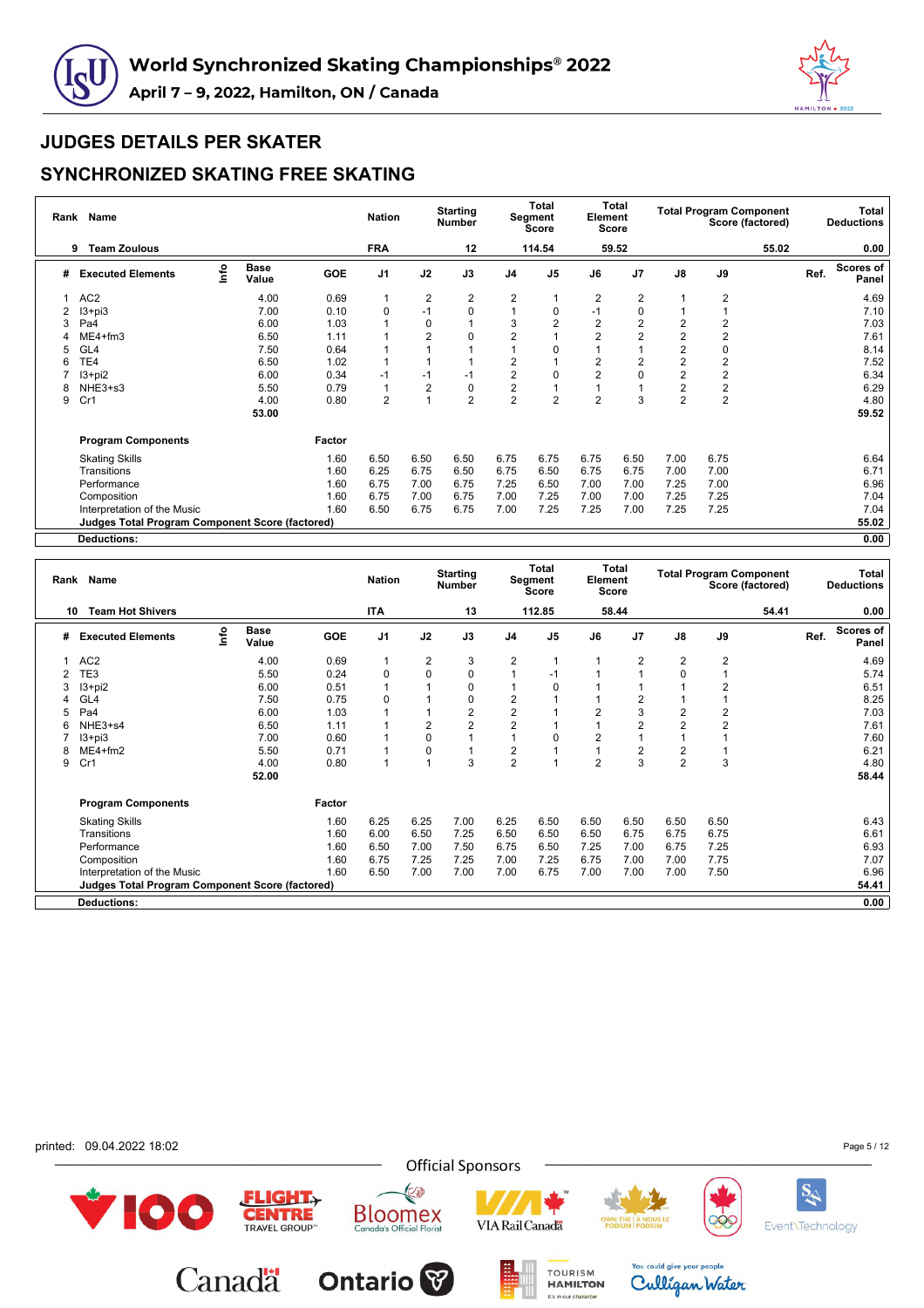



### **SYNCHRONIZED SKATING FREE SKATING**

|    | Rank Name                                       |      |                      |            | <b>Nation</b>  |                | <b>Starting</b><br><b>Number</b> |                | <b>Total</b><br>Segment<br><b>Score</b> | Element        | <b>Total</b><br><b>Score</b> |                |      | <b>Total Program Component</b><br>Score (factored) |      | Total<br><b>Deductions</b> |
|----|-------------------------------------------------|------|----------------------|------------|----------------|----------------|----------------------------------|----------------|-----------------------------------------|----------------|------------------------------|----------------|------|----------------------------------------------------|------|----------------------------|
| 11 | <b>Team Olympia</b>                             |      |                      |            | CZE            |                | 14                               |                | 112.58                                  |                | 55.26                        |                |      | 57.32                                              |      | 0.00                       |
| #  | <b>Executed Elements</b>                        | lnfo | <b>Base</b><br>Value | <b>GOE</b> | J <sub>1</sub> | J2             | J3                               | J <sub>4</sub> | J <sub>5</sub>                          | J6             | J <sub>7</sub>               | J8             | J9   |                                                    | Ref. | Scores of<br>Panel         |
|    | $11+pi3$                                        |      | 4.00                 | 0.46       | $\mathbf{1}$   |                | 0                                | 2              |                                         |                |                              | 3              |      |                                                    |      | 4.46                       |
| 2  | GL4                                             |      | 7.50                 | 1.29       | 1              |                | $\overline{2}$                   | $\overline{2}$ | $\overline{2}$                          | $\overline{2}$ | $\overline{2}$               | $\overline{2}$ |      |                                                    |      | 8.79                       |
| 3  | $13 + pi2$                                      |      | 6.00                 | 0.60       |                | 0              | $-2$                             |                |                                         | $\overline{2}$ |                              | 3              |      |                                                    |      | 6.60                       |
|    | NHE3+s4                                         |      | 6.50                 | 1.39       | $\overline{2}$ | 3              | $\overline{2}$                   | 2              |                                         | $\overline{2}$ | $\overline{2}$               | 3              | 2    |                                                    |      | 7.89                       |
| 5  | Cr1                                             |      | 4.00                 | 0.86       | $\overline{2}$ | $\overline{2}$ | $\overline{2}$                   | $\overline{2}$ | 2                                       | $\overline{2}$ | 3                            | $\overline{2}$ | 3    |                                                    |      | 4.86                       |
| 6  | $ME4 + fm2$                                     |      | 5.50                 | 1.02       | 1              | 2              | 1                                | $\overline{2}$ | 2                                       | $\overline{2}$ | $\overline{2}$               | $\overline{2}$ | 2    |                                                    |      | 6.52                       |
|    | Pa4                                             |      | 6.00                 | 1.11       | $\overline{2}$ |                | $\overline{2}$                   | 3              | 0                                       |                | 2                            | 3              | 2    |                                                    |      | 7.11                       |
| 8  | TE <sub>2</sub>                                 |      | 4.00                 | 0.17       | 0              | $\mathbf 0$    | 0                                |                |                                         | 0              | 0                            | $\overline{2}$ |      |                                                    |      | 4.17                       |
| 9  | AC <sub>2</sub>                                 |      | 4.00                 | 0.86       | $\overline{2}$ | 2              | 1                                | $\overline{2}$ | 3                                       |                | 3                            | $\overline{2}$ | 3    |                                                    |      | 4.86                       |
|    |                                                 |      | 47.50                |            |                |                |                                  |                |                                         |                |                              |                |      |                                                    |      | 55.26                      |
|    | <b>Program Components</b>                       |      |                      | Factor     |                |                |                                  |                |                                         |                |                              |                |      |                                                    |      |                            |
|    | <b>Skating Skills</b>                           |      |                      | 1.60       | 7.00           | 6.75           | 6.50                             | 6.50           | 7.00                                    | 6.75           | 7.00                         | 7.50           | 7.00 |                                                    |      | 6.86                       |
|    | Transitions                                     |      |                      | 1.60       | 7.00           | 7.25           | 6.75                             | 6.50           | 6.75                                    | 6.75           | 7.25                         | 7.75           | 7.00 |                                                    |      | 6.96                       |
|    | Performance                                     |      |                      | 1.60       | 7.50           | 7.50           | 7.00                             | 6.75           | 7.25                                    | 7.00           | 7.50                         | 7.75           | 7.00 |                                                    |      | 7.25                       |
|    | Composition                                     |      |                      | 1.60       | 7.50           | 7.25           | 6.75                             | 7.00           | 7.50                                    | 7.00           | 7.75                         | 8.00           | 7.25 |                                                    |      | 7.32                       |
|    | Interpretation of the Music                     |      |                      | 1.60       | 7.50           | 7.50           | 7.25                             | 7.00           | 7.25                                    | 7.25           | 7.75                         | 8.00           | 7.50 |                                                    |      | 7.43                       |
|    | Judges Total Program Component Score (factored) |      |                      |            |                |                |                                  |                |                                         |                |                              |                |      |                                                    |      | 57.32                      |
|    | <b>Deductions:</b>                              |      |                      |            |                |                |                                  |                |                                         |                |                              |                |      |                                                    |      | 0.00                       |

|   | Rank Name                                       |      |                      |            | <b>Nation</b>  |          | <b>Starting</b><br>Number |                         | Total<br>Segment<br>Score | Element        | Total<br><b>Score</b> |                |                | <b>Total Program Component</b><br>Score (factored) |      | Total<br><b>Deductions</b> |
|---|-------------------------------------------------|------|----------------------|------------|----------------|----------|---------------------------|-------------------------|---------------------------|----------------|-----------------------|----------------|----------------|----------------------------------------------------|------|----------------------------|
|   | <b>Team Inspire</b><br>12                       |      |                      |            | <b>SWE</b>     |          | 15                        |                         | 110.60                    |                | 54.14                 |                |                | 58.46                                              |      | $-2.00$                    |
| # | <b>Executed Elements</b>                        | lnfo | <b>Base</b><br>Value | <b>GOE</b> | J <sub>1</sub> | J2       | J3                        | J <sub>4</sub>          | J <sub>5</sub>            | J6             | J <sub>7</sub>        | J8             | J9             |                                                    | Ref. | <b>Scores of</b><br>Panel  |
|   | $ME4 + fm3$                                     |      | 6.50                 | 1.67       | 2              | 3        | 3                         | 3                       | 2                         | 2              | 3                     | $\overline{2}$ | 3              |                                                    |      | 8.17                       |
|   | $12 + pi3$                                      |      | 6.00                 | 1.37       | 2              |          | 3                         | $\overline{\mathbf{c}}$ | $\overline{2}$            | 3              | $\overline{2}$        | 3              | $\overline{c}$ |                                                    |      | 7.37                       |
|   | TE3                                             | F    | 5.50                 | $-1.18$    | $-2$           | $-2$     | $-2$                      | $-2$                    | -3                        | $-2$           | $-2$                  | $-2$           | $-3$           |                                                    |      | 4.32                       |
|   | Pa <sub>2</sub>                                 |      | 3.50                 | 0.75       | 3              | $-1$     | 3                         |                         |                           | $\overline{2}$ | 3                     | $\sqrt{2}$     | 3              |                                                    |      | 4.25                       |
| 5 | GL <sub>3</sub>                                 |      | 6.50                 | 1.21       |                | $\Omega$ | $\overline{2}$            | 2                       | $\overline{2}$            | $\overline{2}$ | $\overline{2}$        | $\overline{2}$ | 2              |                                                    |      | 7.71                       |
| 6 | NHE4+s4                                         |      | 7.00                 | 1.40       |                |          | 3                         | 3                       |                           |                | $\overline{2}$        | 3              | 3              |                                                    |      | 8.40                       |
|   | $13 + pi2$                                      | F    | 6.00                 | $-1.80$    | $-4$           | $-2$     | $-5$                      | $-3$                    | $-5$                      | $-2$           | $-2$                  | $-1$           | $-3$           |                                                    |      | 4.20                       |
| 8 | AW <sub>2</sub>                                 |      | 4.00                 | 0.69       |                |          |                           | $\overline{\mathbf{c}}$ | $\boldsymbol{2}$          | 2              | 3                     |                | 3              |                                                    |      | 4.69                       |
| 9 | Cr1                                             |      | 4.00                 | 1.03       | 2              |          | $\overline{2}$            | $\overline{2}$          | 3                         | 3              | 4                     | $\overline{2}$ | 4              |                                                    |      | 5.03                       |
|   |                                                 |      | 49.00                |            |                |          |                           |                         |                           |                |                       |                |                |                                                    |      | 54.14                      |
|   | <b>Program Components</b>                       |      |                      | Factor     |                |          |                           |                         |                           |                |                       |                |                |                                                    |      |                            |
|   | <b>Skating Skills</b>                           |      |                      | 1.60       | 7.00           | 7.00     | 7.75                      | 7.25                    | 7.25                      | 6.50           | 7.75                  | 7.25           | 7.50           |                                                    |      | 7.29                       |
|   | Transitions                                     |      |                      | 1.60       | 7.25           | 7.25     | 7.50                      | 7.50                    | 7.25                      | 6.75           | 8.00                  | 7.25           | 7.75           |                                                    |      | 7.39                       |
|   | Performance                                     |      |                      | 1.60       | 7.00           | 6.75     | 7.00                      | 7.25                    | 7.00                      | 6.75           | 7.50                  | 7.00           | 6.75           |                                                    |      | 6.96                       |
|   | Composition                                     |      |                      | 1.60       | 7.50           | 7.50     | 7.75                      | 7.50                    | 7.50                      | 7.25           | 8.00                  | 7.25           | 7.75           |                                                    |      | 7.54                       |
|   | Interpretation of the Music                     |      |                      | 1.60       | 7.25           | 7.00     | 7.25                      | 7.50                    | 7.50                      | 7.00           | 7.75                  | 7.50           | 7.50           |                                                    |      | 7.36                       |
|   | Judges Total Program Component Score (factored) |      |                      |            |                |          |                           |                         |                           |                |                       |                |                |                                                    |      | 58.46                      |
|   | Falls<br><b>Deductions:</b>                     |      |                      | $-2.00$    | (2)            |          |                           |                         |                           |                |                       |                |                |                                                    |      | $-2.00$                    |

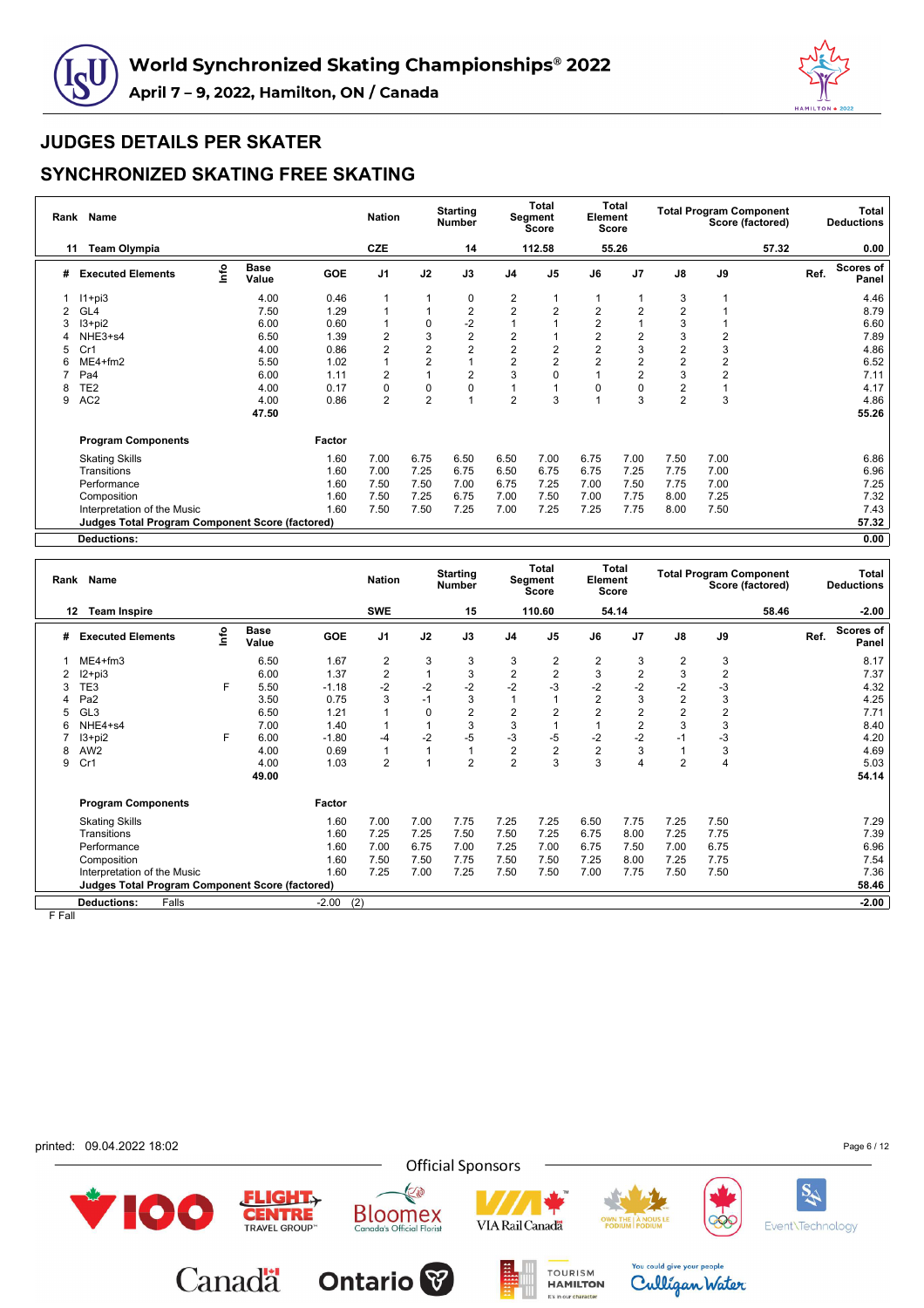



### **SYNCHRONIZED SKATING FREE SKATING**

|   | Rank Name<br><b>Team Jingu Ice Messengers</b><br>13    |      |                      |         | <b>Nation</b>  |                | <b>Starting</b><br><b>Number</b> |                | Total<br>Segment<br><b>Score</b> | Element        | <b>Total</b><br><b>Score</b> |                         | <b>Total Program Component</b> | Score (factored) |      | Total<br><b>Deductions</b> |
|---|--------------------------------------------------------|------|----------------------|---------|----------------|----------------|----------------------------------|----------------|----------------------------------|----------------|------------------------------|-------------------------|--------------------------------|------------------|------|----------------------------|
|   |                                                        |      |                      |         | <b>JPN</b>     |                | 9                                |                | 106.53                           |                | 54.88                        |                         |                                | 51.65            |      | 0.00                       |
| # | <b>Executed Elements</b>                               | lnfo | <b>Base</b><br>Value | GOE     | J <sub>1</sub> | J2             | J3                               | J <sub>4</sub> | J <sub>5</sub>                   | J6             | J <sub>7</sub>               | $\mathsf{J}8$           | J9                             |                  | Ref. | <b>Scores of</b><br>Panel  |
|   | GL <sub>3</sub>                                        |      | 6.50                 | 0.93    | 1              | 1              |                                  | 2              | 2                                |                | 2                            | 2                       |                                |                  |      | 7.43                       |
|   | $ME4 + fm2$                                            |      | 5.50                 | 1.26    | 2              | $\overline{2}$ | 3                                |                | 2                                | $\overline{2}$ | 3                            | 3                       | 2                              |                  |      | 6.76                       |
|   | TE4                                                    |      | 6.50                 | 1.02    | 1              | $\overline{2}$ | 2                                | $\overline{2}$ | 2                                | $\overline{2}$ |                              |                         |                                |                  |      | 7.52                       |
|   | $12+pi1$                                               |      | 4.00                 | $-0.63$ | $-2$           | $-1$           | $-2$                             | $\mathbf 0$    | $-3$                             | $-3$           | $-3$                         | $\Omega$                | 0                              |                  |      | 3.37                       |
| 5 | AW <sub>2</sub>                                        |      | 4.00                 | 0.51    | 1              |                | 2                                |                |                                  | $\overline{2}$ |                              |                         | 2                              |                  |      | 4.51                       |
| 6 | NHE3+s4                                                |      | 6.50                 | 1.11    | 1              | $\overline{2}$ | $\overline{c}$                   | $\overline{2}$ |                                  | $\overline{2}$ |                              | 2                       | $\overline{2}$                 |                  |      | 7.61                       |
|   | $12 + pi3$                                             |      | 6.00                 | 0.43    | 0              | 0              |                                  |                |                                  |                | 0                            | $\overline{\mathbf{c}}$ |                                |                  |      | 6.43                       |
| 8 | Cr1                                                    |      | 4.00                 | 0.74    | 1              | 1              | 2                                |                | 2                                | $\overline{2}$ | 3                            | 3                       | $\overline{2}$                 |                  |      | 4.74                       |
| 9 | Pa4                                                    |      | 6.00                 | 0.51    | $-1$           | 0              |                                  |                |                                  |                |                              | $\overline{2}$          |                                |                  |      | 6.51                       |
|   |                                                        |      | 49.00                |         |                |                |                                  |                |                                  |                |                              |                         |                                |                  |      | 54.88                      |
|   | <b>Program Components</b>                              |      |                      | Factor  |                |                |                                  |                |                                  |                |                              |                         |                                |                  |      |                            |
|   | <b>Skating Skills</b>                                  |      |                      | 1.60    | 6.00           | 6.00           | 6.25                             | 6.00           | 6.00                             | 6.50           | 6.00                         | 6.50                    | 6.00                           |                  |      | 6.11                       |
|   | Transitions                                            |      |                      | 1.60    | 6.25           | 6.25           | 6.75                             | 6.25           | 6.00                             | 6.75           | 6.25                         | 6.75                    | 6.50                           |                  |      | 6.43                       |
|   | Performance                                            |      |                      | 1.60    | 6.50           | 6.50           | 7.00                             | 6.50           | 6.25                             | 6.75           | 6.75                         | 6.75                    | 6.75                           |                  |      | 6.64                       |
|   | Composition                                            |      |                      | 1.60    | 6.50           | 6.25           | 6.75                             | 6.50           | 6.75                             | 6.75           | 6.75                         | 6.50                    | 7.00                           |                  |      | 6.64                       |
|   | Interpretation of the Music                            |      |                      | 1.60    | 6.25           | 6.25           | 6.25                             | 6.50           | 6.00                             | 6.50           | 6.75                         | 6.75                    | 7.00                           |                  |      | 6.46                       |
|   | <b>Judges Total Program Component Score (factored)</b> |      |                      |         |                |                |                                  |                |                                  |                |                              |                         |                                |                  |      | 51.65                      |
|   | <b>Deductions:</b>                                     |      |                      |         |                |                |                                  |                |                                  |                |                              |                         |                                |                  |      | 0.00                       |

|    | Rank Name                                       |             |                      |         | <b>Nation</b>  |                | <b>Starting</b><br><b>Number</b> |                         | <b>Total</b><br>Segment<br>Score | Element        | <b>Total</b><br><b>Score</b> |                |                | <b>Total Program Component</b><br>Score (factored) |      | Total<br><b>Deductions</b> |
|----|-------------------------------------------------|-------------|----------------------|---------|----------------|----------------|----------------------------------|-------------------------|----------------------------------|----------------|------------------------------|----------------|----------------|----------------------------------------------------|------|----------------------------|
| 14 | Team Ice on Fire                                |             |                      |         | ITA            |                | 11                               |                         | 105.29                           |                | 55.97                        |                |                | 51.32                                              |      | -2.00                      |
| #  | <b>Executed Elements</b>                        | <u>info</u> | <b>Base</b><br>Value | GOE     | J <sub>1</sub> | J2             | J3                               | J <sub>4</sub>          | J <sub>5</sub>                   | J6             | J <sub>7</sub>               | $\mathsf{J}8$  | J9             |                                                    | Ref. | Scores of<br>Panel         |
|    | GL4                                             | F           | 7.50                 | $-1.29$ | $-2$           | $-1$           | $-3$                             | $-1$                    | -2                               | $-2$           | 0                            | $-1$           | -3             |                                                    |      | 6.21                       |
|    | TE4                                             |             | 6.50                 | 0.46    | $\overline{1}$ | $\mathbf 0$    | 1                                | $\overline{\mathbf{c}}$ | $\overline{2}$                   | 0              |                              | $\mathbf 0$    | $\mathbf 0$    |                                                    |      | 6.96                       |
|    | $13 + pi3$                                      |             | 7.00                 | 0.60    |                |                | 0                                | 2                       |                                  | $\overline{2}$ |                              | $-1$           | 0              |                                                    |      | 7.60                       |
|    | AC <sub>2</sub>                                 |             | 4.00                 | 0.69    | $\overline{2}$ | $\overline{2}$ | $\overline{2}$                   | $\overline{2}$          |                                  | $\overline{2}$ | $\overline{2}$               |                |                |                                                    |      | 4.69                       |
|    | $ME4 + fm3$                                     |             | 6.50                 | 0.93    |                | 2              |                                  | $\overline{2}$          | 2                                |                | $\overline{2}$               |                |                |                                                    |      | 7.43                       |
| 6  | Cr1                                             |             | 4.00                 | 0.86    | $\overline{2}$ |                | $\Omega$                         | $\overline{2}$          | 3                                | 3              | 3                            | $\overline{2}$ | $\overline{2}$ |                                                    |      | 4.86                       |
|    | $13 + pi3$                                      |             | 7.00                 | 1.10    | $\overline{2}$ |                |                                  | $\overline{2}$          |                                  | $\overline{2}$ |                              | $\overline{2}$ | $\overline{2}$ |                                                    |      | 8.10                       |
|    | NHE3+s3                                         | F           | 5.50                 | $-1.02$ | $-1$           | $-1$           | $-2$                             | $-2$                    | $-2$                             | $-2$           | $-2$                         | $-2$           | $-2$           |                                                    |      | 4.48                       |
| 9  | Pa3                                             |             | 5.00                 | 0.64    | 1              | 0              | 0                                |                         |                                  | $\overline{2}$ | $\overline{2}$               | $\overline{2}$ | $\overline{2}$ |                                                    |      | 5.64                       |
|    |                                                 |             | 53.00                |         |                |                |                                  |                         |                                  |                |                              |                |                |                                                    |      | 55.97                      |
|    | <b>Program Components</b>                       |             |                      | Factor  |                |                |                                  |                         |                                  |                |                              |                |                |                                                    |      |                            |
|    | <b>Skating Skills</b>                           |             |                      | 1.60    | 6.25           | 6.25           | 6.00                             | 6.00                    | 6.50                             | 6.50           | 6.50                         | 6.25           | 6.00           |                                                    |      | 6.25                       |
|    | Transitions                                     |             |                      | 1.60    | 6.50           | 6.00           | 6.00                             | 6.50                    | 6.50                             | 6.50           | 6.75                         | 6.00           | 6.50           |                                                    |      | 6.36                       |
|    | Performance                                     |             |                      | 1.60    | 6.25           | 6.25           | 5.75                             | 6.25                    | 6.25                             | 6.75           | 6.50                         | 6.25           | 6.00           |                                                    |      | 6.25                       |
|    | Composition                                     |             |                      | 1.60    | 6.75           | 6.50           | 6.50                             | 6.75                    | 7.25                             | 6.50           | 7.00                         | 6.50           | 7.00           |                                                    |      | 6.71                       |
|    | Interpretation of the Music                     |             |                      | 1.60    | 6.75           | 6.50           | 5.75                             | 6.50                    | 6.50                             | 6.25           | 6.75                         | 6.50           | 6.50           |                                                    |      | 6.50                       |
|    | Judges Total Program Component Score (factored) |             |                      |         |                |                |                                  |                         |                                  |                |                              |                |                |                                                    |      | 51.32                      |
|    | <b>Deductions:</b><br>Falls                     |             |                      | $-2.00$ | (2)            |                |                                  |                         |                                  |                |                              |                |                |                                                    |      | $-2.00$                    |

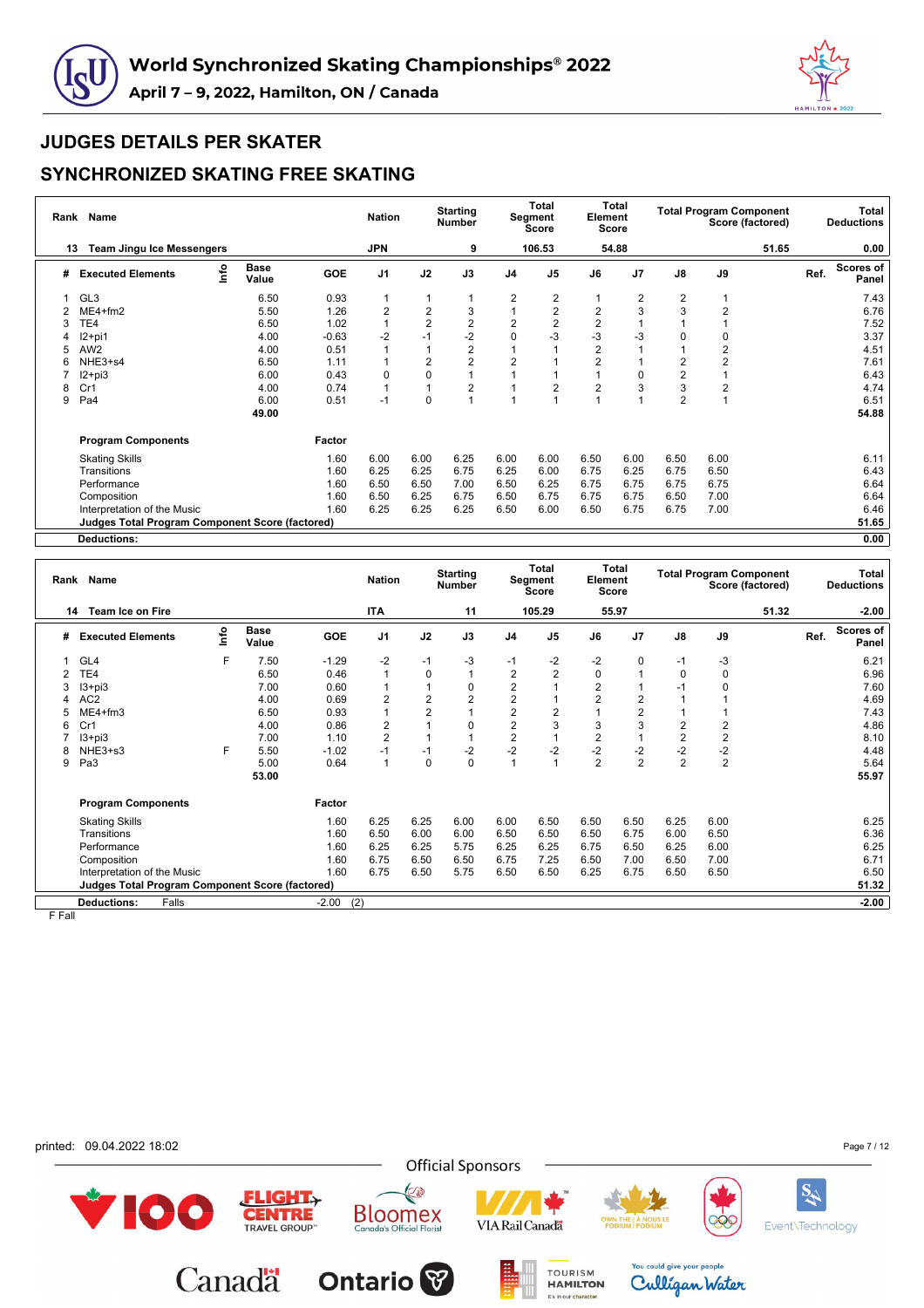



|   | Rank Name<br>15                                 |             |                      |         | <b>Nation</b>  |             | <b>Starting</b><br><b>Number</b> |                | Total<br>Segment<br><b>Score</b> | Element        | <b>Total</b><br><b>Score</b> |                | <b>Total Program Component</b> | Score (factored) |      | Total<br><b>Deductions</b> |
|---|-------------------------------------------------|-------------|----------------------|---------|----------------|-------------|----------------------------------|----------------|----------------------------------|----------------|------------------------------|----------------|--------------------------------|------------------|------|----------------------------|
|   | <b>Team Starlight Elite</b>                     |             |                      |         | SUI            |             | 10                               |                | 104.77                           |                | 54.89                        |                |                                | 49.88            |      | 0.00                       |
| # | <b>Executed Elements</b>                        | <u>info</u> | <b>Base</b><br>Value | GOE     | J <sub>1</sub> | J2          | J3                               | J <sub>4</sub> | J <sub>5</sub>                   | J6             | J <sub>7</sub>               | $\mathsf{J}8$  | J9                             |                  | Ref. | <b>Scores of</b><br>Panel  |
|   | Cr1                                             |             | 4.00                 | 0.40    | 1              | 1           | 2                                |                |                                  |                |                              |                |                                |                  |      | 4.40                       |
| 2 | GL <sub>3</sub>                                 |             | 6.50                 | 0.28    | $\mathbf 0$    | $\mathbf 0$ | 0                                |                |                                  |                |                              | $\Omega$       | -1                             |                  |      | 6.78                       |
| 3 | $12 + pi3$                                      |             | 6.00                 | 0.77    |                |             | 2                                |                |                                  | $\overline{2}$ |                              |                | 0                              |                  |      | 6.77                       |
|   | NHE3+s4                                         |             | 6.50                 | 0.74    |                |             | 2                                |                |                                  |                |                              | $\overline{2}$ |                                |                  |      | 7.24                       |
| 5 | $ME4 + fm2$                                     |             | 5.50                 | 0.55    |                |             | 2                                |                |                                  |                |                              |                |                                |                  |      | 6.05                       |
| 6 | TE4                                             |             | 6.50                 | 0.46    |                | 0           |                                  |                |                                  |                |                              |                | 0                              |                  |      | 6.96                       |
|   | $13 + pi3$                                      |             | 7.00                 | $-0.30$ | -2             | $-1$        | $-1$                             |                |                                  | $\overline{2}$ | $-1$                         | $-1$           | $\Omega$                       |                  |      | 6.70                       |
| 8 | Pa3                                             |             | 5.00                 | 0.36    | 0              | 0           |                                  |                |                                  | $\overline{2}$ |                              | 0              |                                |                  |      | 5.36                       |
| 9 | AW <sub>2</sub>                                 |             | 4.00                 | 0.63    | 1              | 1           | $\overline{2}$                   | $\overline{2}$ | $\overline{2}$                   | $\overline{2}$ | $\overline{2}$               |                |                                |                  |      | 4.63                       |
|   |                                                 |             | 51.00                |         |                |             |                                  |                |                                  |                |                              |                |                                |                  |      | 54.89                      |
|   | <b>Program Components</b>                       |             |                      | Factor  |                |             |                                  |                |                                  |                |                              |                |                                |                  |      |                            |
|   | <b>Skating Skills</b>                           |             |                      | 1.60    | 5.75           | 5.75        | 6.75                             | 6.00           | 6.50                             | 6.50           | 6.00                         | 5.75           | 5.75                           |                  |      | 6.04                       |
|   | Transitions                                     |             |                      | 1.60    | 5.75           | 6.00        | 6.50                             | 6.25           | 6.50                             | 6.00           | 6.00                         | 5.75           | 6.00                           |                  |      | 6.07                       |
|   | Performance                                     |             |                      | 1.60    | 6.00           | 6.25        | 7.50                             | 6.25           | 6.50                             | 6.75           | 6.50                         | 6.00           | 6.00                           |                  |      | 6.32                       |
|   | Composition                                     |             |                      | 1.60    | 6.00           | 6.25        | 7.00                             | 6.50           | 7.00                             | 6.25           | 6.50                         | 6.25           | 6.50                           |                  |      | 6.46                       |
|   | Interpretation of the Music                     |             |                      | 1.60    | 6.25           | 6.00        | 6.75                             | 6.25           | 6.25                             | 6.50           | 6.25                         | 6.25           | 6.25                           |                  |      | 6.29                       |
|   | Judges Total Program Component Score (factored) |             |                      |         |                |             |                                  |                |                                  |                |                              |                |                                |                  |      | 49.88                      |
|   | <b>Deductions:</b>                              |             |                      |         |                |             |                                  |                |                                  |                |                              |                |                                |                  |      | 0.00                       |

|    | Rank Name                                       |      |                      |            | <b>Nation</b> |          | <b>Starting</b><br><b>Number</b> |                | Total<br>Segment<br><b>Score</b> | Element        | Total<br><b>Score</b> |                |      | <b>Total Program Component</b><br>Score (factored) |      | Total<br><b>Deductions</b> |
|----|-------------------------------------------------|------|----------------------|------------|---------------|----------|----------------------------------|----------------|----------------------------------|----------------|-----------------------|----------------|------|----------------------------------------------------|------|----------------------------|
| 16 | <b>Team Ice Fire Senior</b>                     |      |                      |            | <b>POL</b>    |          |                                  |                | 99.18                            |                | 53.13                 |                |      | 46.05                                              |      | 0.00                       |
| #  | <b>Executed Elements</b>                        | lnfo | <b>Base</b><br>Value | <b>GOE</b> | J1            | J2       | J3                               | J4             | J <sub>5</sub>                   | J6             | J7                    | J8             | J9   |                                                    | Ref. | Scores of<br>Panel         |
|    | Cr1                                             |      | 4.00                 | 0.51       |               |          | $\overline{2}$                   |                |                                  | $\overline{2}$ | $\overline{2}$        |                |      |                                                    |      | 4.51                       |
|    | I3+pi2                                          |      | 6.00                 | 0.26       |               | 0        | $\mathbf 0$                      |                | 0                                | 2              | 0                     | 1              | 0    |                                                    |      | 6.26                       |
| 3  | GL <sub>4</sub>                                 |      | 7.50                 | 0.86       |               |          | $\overline{2}$                   |                | $\Omega$                         |                |                       | 2              |      |                                                    |      | 8.36                       |
|    | $13 + pi3$                                      |      | 7.00                 | 0.30       | 0             | $-1$     |                                  |                |                                  | $\overline{2}$ | $-1$                  | 2              |      |                                                    |      | 7.30                       |
|    | TE3                                             |      | 5.50                 | 0.08       | 0             | $\Omega$ | 0                                |                |                                  |                | $\Omega$              | $-2$           | $-1$ |                                                    |      | 5.58                       |
| 6  | Pa3                                             |      | 5.00                 | 0.57       |               |          | 0                                |                |                                  | 2              | $\overline{2}$        | $\overline{c}$ | 0    |                                                    |      | 5.57                       |
|    | ME4+fm2                                         |      | 5.50                 | 0.79       | 0             |          | $\overline{2}$                   |                |                                  | 2              | $\overline{c}$        | $\overline{2}$ |      |                                                    |      | 6.29                       |
| 8  | NHE3+s2                                         |      | 4.50                 | 0.19       |               |          | $-1$                             |                |                                  | $\Omega$       | 0                     | 0              | 0    |                                                    |      | 4.69                       |
| 9  | AC <sub>2</sub>                                 |      | 4.00                 | 0.57       |               |          | 3                                | $\overline{2}$ |                                  | $\overline{2}$ | $\overline{2}$        |                |      |                                                    |      | 4.57                       |
|    |                                                 |      | 49.00                |            |               |          |                                  |                |                                  |                |                       |                |      |                                                    |      | 53.13                      |
|    | <b>Program Components</b>                       |      |                      | Factor     |               |          |                                  |                |                                  |                |                       |                |      |                                                    |      |                            |
|    | <b>Skating Skills</b>                           |      |                      | 1.60       | 5.75          | 5.50     | 4.75                             | 5.50           | 5.50                             | 5.00           | 5.50                  | 6.00           | 5.00 |                                                    |      | 5.39                       |
|    | Transitions                                     |      |                      | 1.60       | 5.75          | 5.75     | 5.75                             | 5.50           | 5.50                             | 5.25           | 5.75                  | 6.25           | 5.00 |                                                    |      | 5.61                       |
|    | Performance                                     |      |                      | 1.60       | 6.00          | 6.00     | 5.75                             | 5.75           | 5.75                             | 6.00           | 6.00                  | 6.25           | 5.25 |                                                    |      | 5.89                       |
|    | Composition                                     |      |                      | 1.60       | 6.00          | 5.75     | 6.25                             | 6.00           | 6.25                             | 5.50           | 6.00                  | 6.25           | 5.50 |                                                    |      | 5.96                       |
|    | Interpretation of the Music                     |      |                      | 1.60       | 6.25          | 6.00     | 5.75                             | 6.00           | 6.00                             | 5.50           | 6.00                  | 6.50           | 5.50 |                                                    |      | 5.93                       |
|    | Judges Total Program Component Score (factored) |      |                      |            |               |          |                                  |                |                                  |                |                       |                |      |                                                    |      | 46.05                      |
|    | <b>Deductions:</b>                              |      |                      |            |               |          |                                  |                |                                  |                |                       |                |      |                                                    |      | 0.00                       |
|    |                                                 |      |                      |            |               |          |                                  |                |                                  |                |                       |                |      |                                                    |      |                            |

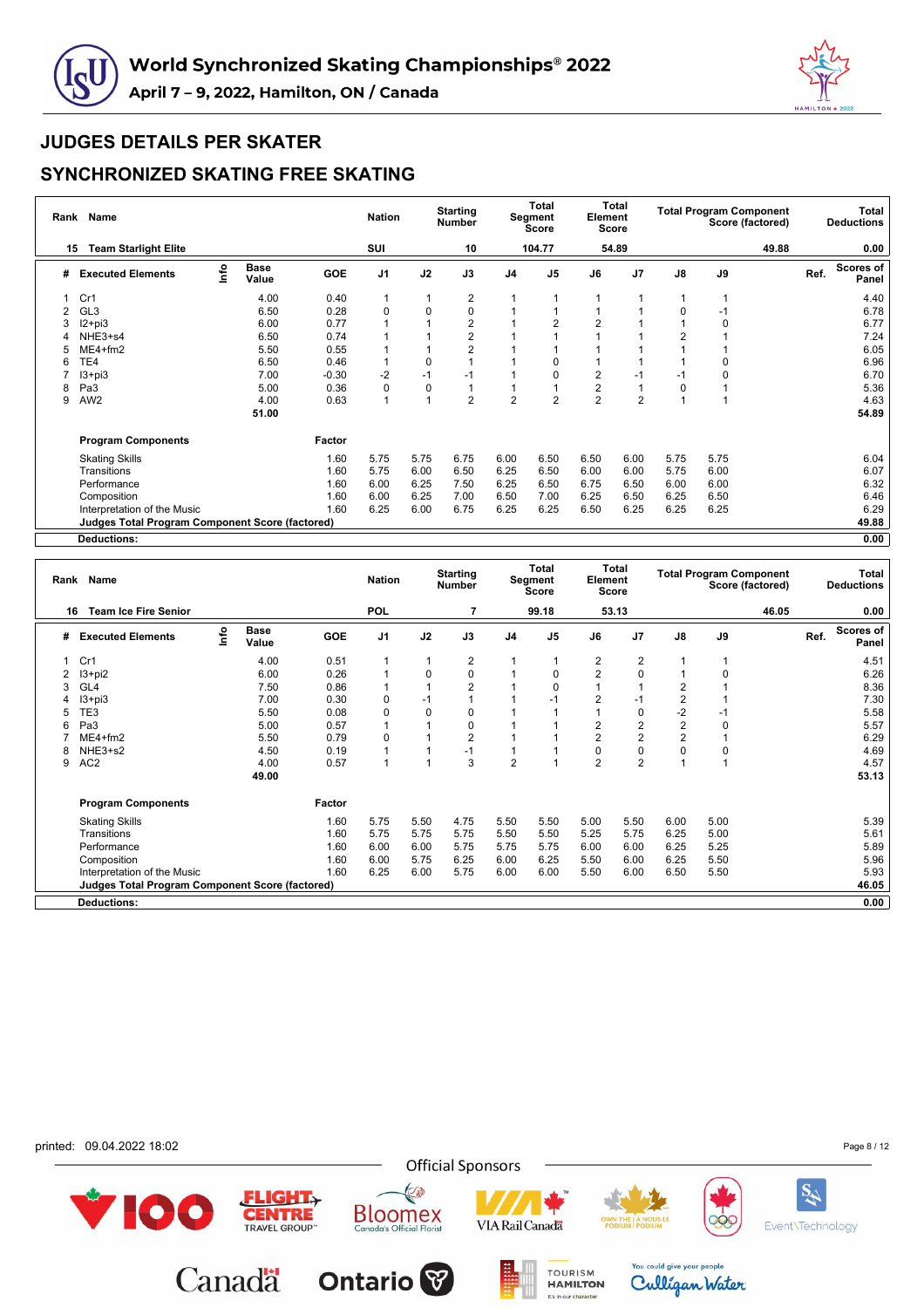



### **SYNCHRONIZED SKATING FREE SKATING**

|   | Rank Name<br>17                                 |      |                      |         | <b>Nation</b>  |             | <b>Starting</b><br><b>Number</b> |                | <b>Total</b><br><b>Segment</b><br>Score | Element     | <b>Total</b><br>Score |               | <b>Total Program Component</b> | Score (factored) |      | Total<br><b>Deductions</b> |
|---|-------------------------------------------------|------|----------------------|---------|----------------|-------------|----------------------------------|----------------|-----------------------------------------|-------------|-----------------------|---------------|--------------------------------|------------------|------|----------------------------|
|   | <b>Team Unity</b>                               |      |                      |         | <b>AUS</b>     |             | 4                                |                | 87.59                                   |             | 47.62                 |               |                                | 39.97            |      | 0.00                       |
| # | <b>Executed Elements</b>                        | lnfo | <b>Base</b><br>Value | GOE     | J <sub>1</sub> | J2          | J3                               | J <sub>4</sub> | J <sub>5</sub>                          | J6          | J <sub>7</sub>        | $\mathsf{J}8$ | J9                             |                  | Ref. | <b>Scores of</b><br>Panel  |
|   | Pa3                                             |      | 5.00                 | 0.57    | 1              | 0           |                                  | 2              |                                         |             |                       | 2             |                                |                  |      | 5.57                       |
| 2 | GL <sub>4</sub>                                 |      | 7.50                 | 0.43    | 0              | $\mathbf 0$ | 0                                |                |                                         |             |                       |               | 0                              |                  |      | 7.93                       |
|   | NHE3+s1                                         |      | 3.00                 | 0.00    | $-1$           |             | $-1$                             | $\Omega$       | O                                       | 0           | 0                     |               | 0                              |                  |      | 3.00                       |
|   | $ME4 + fm2$                                     |      | 5.50                 | 0.24    | 0              | $\mathbf 0$ | 0                                |                |                                         |             |                       | 0             | 0                              |                  |      | 5.74                       |
| 5 | $13 + pi2$                                      |      | 6.00                 | $-0.60$ | 0              | $-1$        | $-2$                             |                | 0                                       | $-1$        | -1                    | -2            | $-1$                           |                  |      | 5.40                       |
| 6 | TE3                                             |      | 5.50                 | $-0.55$ | $-1$           | $-1$        | $-2$                             | $-1$           | 0                                       | 0           | 0                     | $-2$          | $-2$                           |                  |      | 4.95                       |
|   | $13 + pi3$                                      |      | 7.00                 | $-0.60$ | $-2$           | $-2$        | $-1$                             |                |                                         | $\mathbf 0$ | $-1$                  | $\mathbf 0$   | $-2$                           |                  |      | 6.40                       |
| 8 | AW <sub>2</sub>                                 |      | 4.00                 | 0.29    | 0              | 0           | 0                                |                |                                         | 2           |                       |               |                                |                  |      | 4.29                       |
| 9 | Cr1                                             |      | 4.00                 | 0.34    | $\mathbf 0$    | 1           | 0                                |                | $\overline{2}$                          |             | $\overline{2}$        | $\mathbf 0$   |                                |                  |      | 4.34                       |
|   |                                                 |      | 47.50                |         |                |             |                                  |                |                                         |             |                       |               |                                |                  |      | 47.62                      |
|   | <b>Program Components</b>                       |      |                      | Factor  |                |             |                                  |                |                                         |             |                       |               |                                |                  |      |                            |
|   | <b>Skating Skills</b>                           |      |                      | 1.60    | 4.25           | 4.50        | 4.75                             | 4.50           | 5.00                                    | 5.00        | 4.75                  | 5.25          | 4.75                           |                  |      | 4.75                       |
|   | Transitions                                     |      |                      | 1.60    | 4.00           | 4.50        | 5.50                             | 4.75           | 5.00                                    | 5.00        | 4.75                  | 5.00          | 4.75                           |                  |      | 4.82                       |
|   | Performance                                     |      |                      | 1.60    | 4.50           | 4.75        | 5.50                             | 5.00           | 5.25                                    | 5.25        | 5.25                  | 5.50          | 5.00                           |                  |      | 5.14                       |
|   | Composition                                     |      |                      | 1.60    | 4.50           | 5.00        | 5.75                             | 5.00           | 5.50                                    | 5.25        | 5.25                  | 5.00          | 5.00                           |                  |      | 5.14                       |
|   | Interpretation of the Music                     |      |                      | 1.60    | 4.50           | 4.75        | 5.50                             | 5.00           | 5.25                                    | 5.50        | 5.00                  | 5.50          | 5.00                           |                  |      | 5.14                       |
|   | Judges Total Program Component Score (factored) |      |                      |         |                |             |                                  |                |                                         |             |                       |               |                                |                  |      | 39.97                      |
|   | <b>Deductions:</b>                              |      |                      |         |                |             |                                  |                |                                         |             |                       |               |                                |                  |      | 0.00                       |

|    | Rank Name                                              |      |                      |            | <b>Nation</b>  |             | <b>Starting</b><br><b>Number</b> |                | <b>Total</b><br>Segment<br>Score | Element  | <b>Total</b><br>Score |                |             | <b>Total Program Component</b><br>Score (factored) |      | Total<br><b>Deductions</b> |
|----|--------------------------------------------------------|------|----------------------|------------|----------------|-------------|----------------------------------|----------------|----------------------------------|----------|-----------------------|----------------|-------------|----------------------------------------------------|------|----------------------------|
| 18 | <b>Team Fusion</b>                                     |      |                      |            | <b>ESP</b>     |             | 8                                |                | 85.96                            |          | 46.92                 |                |             | 42.04                                              |      | $-3.00$                    |
| #  | <b>Executed Elements</b>                               | lnfo | <b>Base</b><br>Value | <b>GOE</b> | J <sub>1</sub> | J2          | J3                               | J <sub>4</sub> | J <sub>5</sub>                   | J6       | J7                    | J8             | J9          |                                                    | Ref. | <b>Scores of</b><br>Panel  |
|    | GL4                                                    |      | 7.50                 | 1.07       |                | 2           | $\overline{\mathbf{c}}$          |                |                                  |          | 2                     | 2              |             |                                                    |      | 8.57                       |
|    | $14+pi2$                                               | F    | 6.50                 | $-2.23$    | $-4$           | $-2$        | $-5$                             | $-2$           | $-5$                             | -4       | $-3$                  | -3             | $-3$        |                                                    |      | 4.27                       |
|    | TE3                                                    |      | 5.50                 | $-0.24$    | $-1$           | 0           | $\mathbf 0$                      | $\Omega$       | $\Omega$                         | -1       | $\Omega$              | $-2$           | $-1$        |                                                    |      | 5.26                       |
|    | $ME4 + fm2$                                            |      | 5.50                 | 0.55       | 0              |             |                                  |                |                                  | 2        | $\overline{2}$        | $\overline{1}$ | $\mathbf 0$ |                                                    |      | 6.05                       |
|    | Pa4                                                    | F    | 6.00                 | $-2.40$    | $-4$           | $-4$        | $-4$                             | $-4$           | -4                               | -4       | -4                    | -3             | $-4$        |                                                    |      | 3.60                       |
| 6  | NHE3+s2                                                |      | 4.50                 | 0.00       | $\Omega$       | $\Omega$    | $-2$                             |                | $\Omega$                         | $\Omega$ | $\Omega$              | $\Omega$       | $\mathbf 0$ |                                                    |      | 4.50                       |
|    | 3+pi2                                                  |      | 6.00                 | 0.09       |                | 0           | $\mathbf 0$                      | $\Omega$       | $\mathbf 0$                      |          | $\Omega$              | $\Omega$       | 0           |                                                    |      | 6.09                       |
| 8  | AC <sub>2</sub>                                        |      | 4.00                 | 0.29       |                | 1           |                                  | 0              |                                  | -1       | $\Omega$              |                |             |                                                    |      | 4.29                       |
| 9  | Cr1                                                    |      | 4.00                 | 0.29       |                | $\mathbf 0$ |                                  | 0              |                                  |          | $\Omega$              | и              |             |                                                    |      | 4.29                       |
|    |                                                        |      | 49.50                |            |                |             |                                  |                |                                  |          |                       |                |             |                                                    |      | 46.92                      |
|    | <b>Program Components</b>                              |      |                      | Factor     |                |             |                                  |                |                                  |          |                       |                |             |                                                    |      |                            |
|    | <b>Skating Skills</b>                                  |      |                      | 1.60       | 5.25           | 5.00        | 4.75                             | 5.00           | 5.25                             | 4.75     | 5.50                  | 5.50           | 4.75        |                                                    |      | 5.07                       |
|    | Transitions                                            |      |                      | 1.60       | 5.00           | 5.25        | 5.25                             | 5.00           | 5.50                             | 4.50     | 5.50                  | 5.25           | 4.75        |                                                    |      | 5.14                       |
|    | Performance                                            |      |                      | 1.60       | 5.00           | 5.50        | 5.00                             | 5.25           | 5.00                             | 4.75     | 5.00                  | 5.50           | 4.25        |                                                    |      | 5.07                       |
|    | Composition                                            |      |                      | 1.60       | 5.50           | 5.75        | 5.50                             | 5.50           | 6.25                             | 5.00     | 5.75                  | 5.75           | 5.00        |                                                    |      | 5.54                       |
|    | Interpretation of the Music                            |      |                      | 1.60       | 5.75           | 5.50        | 5.00                             | 5.50           | 5.75                             | 5.00     | 5.75                  | 6.00           | 4.75        |                                                    |      | 5.46                       |
|    | <b>Judges Total Program Component Score (factored)</b> |      |                      |            |                |             |                                  |                |                                  |          |                       |                |             |                                                    |      | 42.04                      |
|    | Falls<br><b>Deductions:</b>                            |      |                      | $-3.00$    | (3)            |             |                                  |                |                                  |          |                       |                |             |                                                    |      | $-3.00$                    |

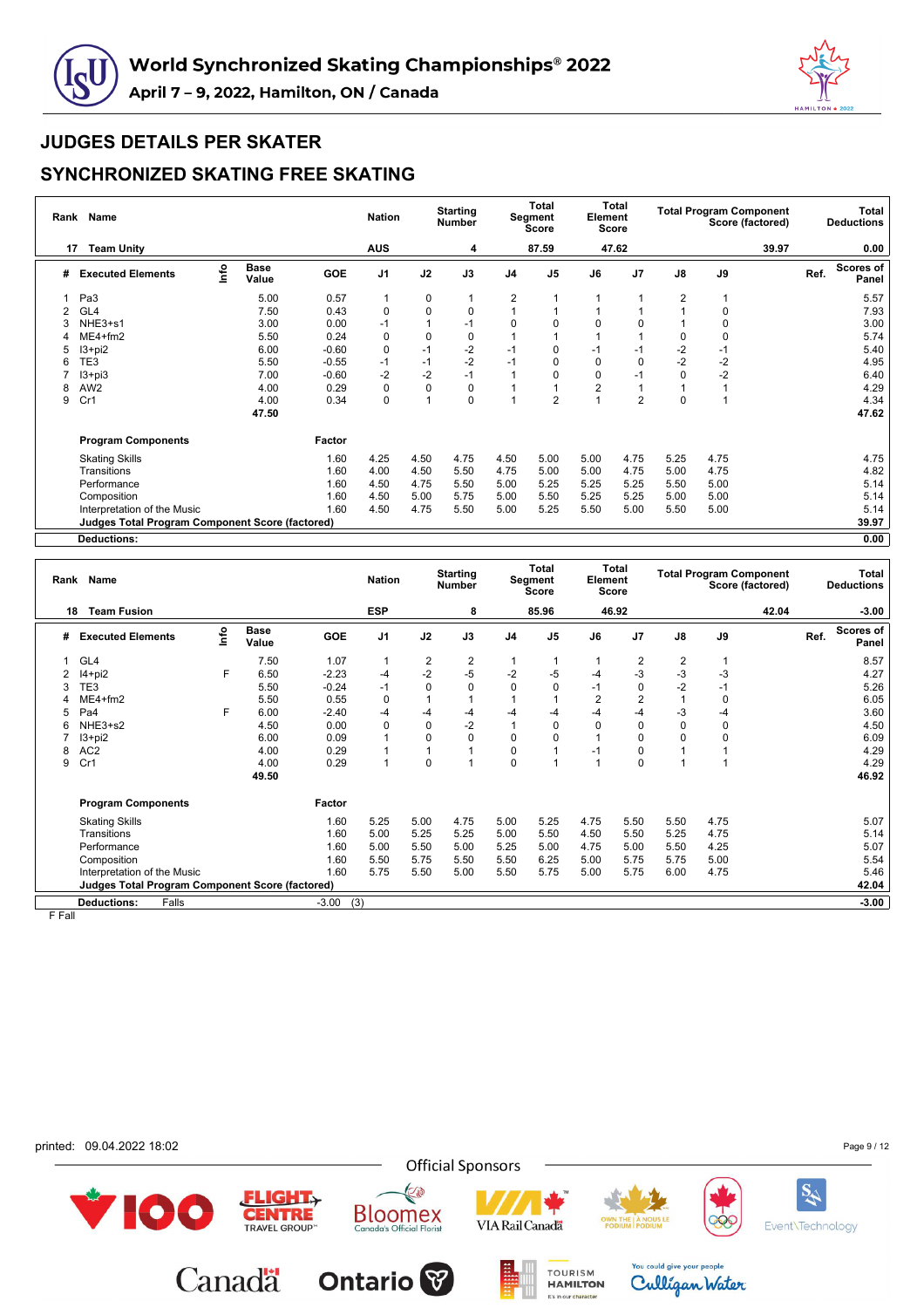



## **SYNCHRONIZED SKATING FREE SKATING**

| Rank | <b>Name</b>                                            |      |                      |                | <b>Nation</b>  |             | <b>Starting</b><br><b>Number</b> |                | Total<br><b>Segment</b><br>Score | Element        | <b>Total</b><br>Score |                | <b>Total Program Component</b> | Score (factored) |      | Total<br><b>Deductions</b> |
|------|--------------------------------------------------------|------|----------------------|----------------|----------------|-------------|----------------------------------|----------------|----------------------------------|----------------|-----------------------|----------------|--------------------------------|------------------|------|----------------------------|
| 19   | <b>Team Ice United</b>                                 |      |                      |                | <b>NED</b>     |             | $\overline{2}$                   |                | 83.41                            |                | 48.31                 |                |                                | 39.10            |      | -4.00                      |
| #    | <b>Executed Elements</b>                               | lnfo | <b>Base</b><br>Value | GOE            | J <sub>1</sub> | J2          | J3                               | J <sub>4</sub> | J <sub>5</sub>                   | J6             | J <sub>7</sub>        | $\mathsf{J}8$  | J9                             |                  | Ref. | <b>Scores of</b><br>Panel  |
|      | AC <sub>2</sub>                                        |      | 4.00                 | 0.46           | 1              | 1           | 3                                |                |                                  | 2              | 0                     | $\mathbf{1}$   |                                |                  |      | 4.46                       |
| 2    | $12+pi3$                                               | F    | 6.00                 | $-3.00$        | -5             | $-5$        | $-5$                             | -5             | $-5$                             | $-5$           | $-5$                  | -5             | -4                             |                  |      | 3.00                       |
|      | ME4+fm2                                                |      | 5.50                 | $-0.16$        | $-1$           | $\mathbf 0$ | 0                                | 0              | 0                                |                |                       | $-2$           | $-2$                           |                  |      | 5.34                       |
|      | GL4                                                    | F    | 7.50                 | $-1.61$        | $-2$           | $-2$        | $-2$                             | $-2$           | $-2$                             | $-2$           | $-2$                  | $-3$           | -3                             |                  |      | 5.89                       |
| 5    | NHE3+s4                                                |      | 6.50                 | 0.28           | 0              | $\mathbf 0$ | 2                                |                | 0                                |                | 0                     |                | 0                              |                  |      | 6.78                       |
| 6    | $13 + pi3$                                             |      | 7.00                 | 0.00           | 0              | $-1$        | 0                                |                |                                  | $\overline{2}$ | $-2$                  | $-1$           | 0                              |                  |      | 7.00                       |
|      | TE3                                                    |      | 5.50                 | 0.08           | 0              | 0           |                                  | $\Omega$       | O                                |                | $\Omega$              | $-1$           | 0                              |                  |      | 5.58                       |
| 8    | Cr1                                                    |      | 4.00                 | 0.17           | 0              | 0           | 0                                |                |                                  |                |                       | $\mathbf 0$    | 0                              |                  |      | 4.17                       |
| 9    | Pa4                                                    |      | 6.00<br>52.00        | 0.09           | 0              | $-1$        | 0                                |                | 0                                | $\overline{2}$ | 0                     | $\overline{ }$ | $-1$                           |                  |      | 6.09<br>48.31              |
|      | <b>Program Components</b>                              |      |                      | Factor         |                |             |                                  |                |                                  |                |                       |                |                                |                  |      |                            |
|      | <b>Skating Skills</b>                                  |      |                      | 1.60           | 4.50           | 4.50        | 5.25                             | 5.00           | 4.50                             | 4.75           | 5.00                  | 5.25           | 4.00                           |                  |      | 4.79                       |
|      | Transitions                                            |      |                      | 1.60           | 4.25           | 4.25        | 5.75                             | 5.25           | 4.25                             | 5.00           | 4.75                  | 5.00           | 4.25                           |                  |      | 4.68                       |
|      | Performance                                            |      |                      | 1.60           | 4.25           | 4.75        | 5.00                             | 5.25           | 4.75                             | 5.25           | 4.50                  | 5.00           | 4.00                           |                  |      | 4.79                       |
|      | Composition                                            |      |                      | 1.60           | 4.75           | 5.00        | 6.00                             | 5.50           | 5.00                             | 5.50           | 5.00                  | 5.50           | 4.25                           |                  |      | 5.18                       |
|      | Interpretation of the Music                            |      |                      | 1.60           | 4.75           | 4.50        | 5.50                             | 5.50           | 4.75                             | 5.25           | 4.75                  | 5.75           | 4.25                           |                  |      | 5.00                       |
|      | <b>Judges Total Program Component Score (factored)</b> |      |                      |                |                |             |                                  |                |                                  |                |                       |                |                                |                  |      | 39.10                      |
|      | <b>Deductions:</b><br>Falls                            |      |                      | $-4.00$<br>(4) |                |             |                                  |                |                                  |                |                       |                |                                |                  |      | -4.00                      |

| Rank | Name<br><b>Team Icicles Senior</b><br>20        |      |                      |            | <b>Nation</b>  |             | <b>Starting</b><br><b>Number</b> |                | <b>Total</b><br>Segment<br><b>Score</b> | Element     | <b>Total</b><br><b>Score</b> |               |             | <b>Total Program Component</b><br>Score (factored) |      | <b>Total</b><br><b>Deductions</b> |
|------|-------------------------------------------------|------|----------------------|------------|----------------|-------------|----------------------------------|----------------|-----------------------------------------|-------------|------------------------------|---------------|-------------|----------------------------------------------------|------|-----------------------------------|
|      |                                                 |      |                      |            | <b>GBR</b>     |             | 6                                |                | 78.41                                   |             | 38.36                        |               |             | 40.05                                              |      | 0.00                              |
| #    | <b>Executed Elements</b>                        | Info | <b>Base</b><br>Value | <b>GOE</b> | J <sub>1</sub> | J2          | J3                               | J <sub>4</sub> | J <sub>5</sub>                          | J6          | J <sub>7</sub>               | $\mathsf{J}8$ | J9          |                                                    | Ref. | Scores of<br>Panel                |
|      | GL <sub>2</sub>                                 |      | 4.50                 | 0.06       | 0              | 0           | 1                                | 0              | 0                                       |             |                              | $-2$          | -1          |                                                    |      | 4.56                              |
| 2    | $12+pi2$                                        |      | 5.00                 | 0.07       | $\overline{1}$ | $-1$        | 1                                | 0              | $-1$                                    |             | $-2$                         |               | 0           |                                                    |      | 5.07                              |
| 3    | TE <sub>2</sub>                                 |      | 4.00                 | $-0.40$    | $\Omega$       | $\mathbf 0$ | $-1$                             | 0              | $-2$                                    | $-1$        | $-1$                         | $-2$          | $-2$        |                                                    |      | 3.60                              |
|      | Cr1                                             |      | 4.00                 | 0.11       | 0              | 1           | $\mathbf{1}$                     | 0              | 0                                       | $\mathbf 0$ |                              | $\mathbf 0$   | 0           |                                                    |      | 4.11                              |
| 5    | $13 + pi2$                                      |      | 6.00                 | $-0.86$    | $\mathbf 0$    | $-2$        | $-2$                             | $-1$           | $-1$                                    | $-3$        | $-2$                         | $-1$          | $-1$        |                                                    |      | 5.14                              |
| 6    | NHE2+s1                                         |      | 1.50                 | $-0.06$    | $\Omega$       |             | $-1$                             | $\Omega$       | $-1$                                    | $-1$        | $-1$                         |               | $-1$        |                                                    |      | 1.44                              |
|      | $ME4 + fm2$                                     |      | 5.50                 | $-0.08$    | 0              | 1           | $-1$                             | $\Omega$       | $\Omega$                                | $\Omega$    | $\Omega$                     | 0             | $-2$        |                                                    |      | 5.42                              |
| 8    | AW <sub>2</sub>                                 |      | 4.00                 | 0.23       |                | $\mathbf 0$ | 1                                |                | $-1$                                    |             |                              | 0             | $\pmb{0}$   |                                                    |      | 4.23                              |
| 9    | Pa3                                             |      | 5.00                 | $-0.21$    | $\mathbf 0$    | 0           | $-2$                             | $\Omega$       | $-2$                                    |             | $-1$                         | 0             | $\mathbf 0$ |                                                    |      | 4.79                              |
|      |                                                 |      | 39.50                |            |                |             |                                  |                |                                         |             |                              |               |             |                                                    |      | 38.36                             |
|      | <b>Program Components</b>                       |      |                      | Factor     |                |             |                                  |                |                                         |             |                              |               |             |                                                    |      |                                   |
|      | <b>Skating Skills</b>                           |      |                      | 1.60       | 5.00           | 4.75        | 4.75                             | 4.50           | 4.25                                    | 5.00        | 4.75                         | 5.50          | 4.25        |                                                    |      | 4.71                              |
|      | Transitions                                     |      |                      | 1.60       | 5.00           | 5.00        | 5.75                             | 4.50           | 4.75                                    | 5.25        | 4.75                         | 5.50          | 4.25        |                                                    |      | 4.96                              |
|      | Performance                                     |      |                      | 1.60       | 5.25           | 5.50        | 5.50                             | 4.75           | 4.50                                    | 5.00        | 5.00                         | 5.25          | 4.25        |                                                    |      | 5.04                              |
|      | Composition                                     |      |                      | 1.60       | 5.25           | 5.25        | 5.75                             | 5.00           | 4.75                                    | 5.00        | 5.25                         | 5.50          | 4.50        |                                                    |      | 5.14                              |
|      | Interpretation of the Music                     |      |                      | 1.60       | 5.50           | 5.50        | 5.75                             | 4.75           | 4.75                                    | 5.50        | 5.00                         | 5.25          | 4.50        |                                                    |      | 5.18                              |
|      | Judges Total Program Component Score (factored) |      |                      |            |                |             |                                  |                |                                         |             |                              |               |             |                                                    |      | 40.05                             |
|      | <b>Deductions:</b>                              |      |                      |            |                |             |                                  |                |                                         |             |                              |               |             |                                                    |      | 0.00                              |
|      |                                                 |      |                      |            |                |             |                                  |                |                                         |             |                              |               |             |                                                    |      |                                   |

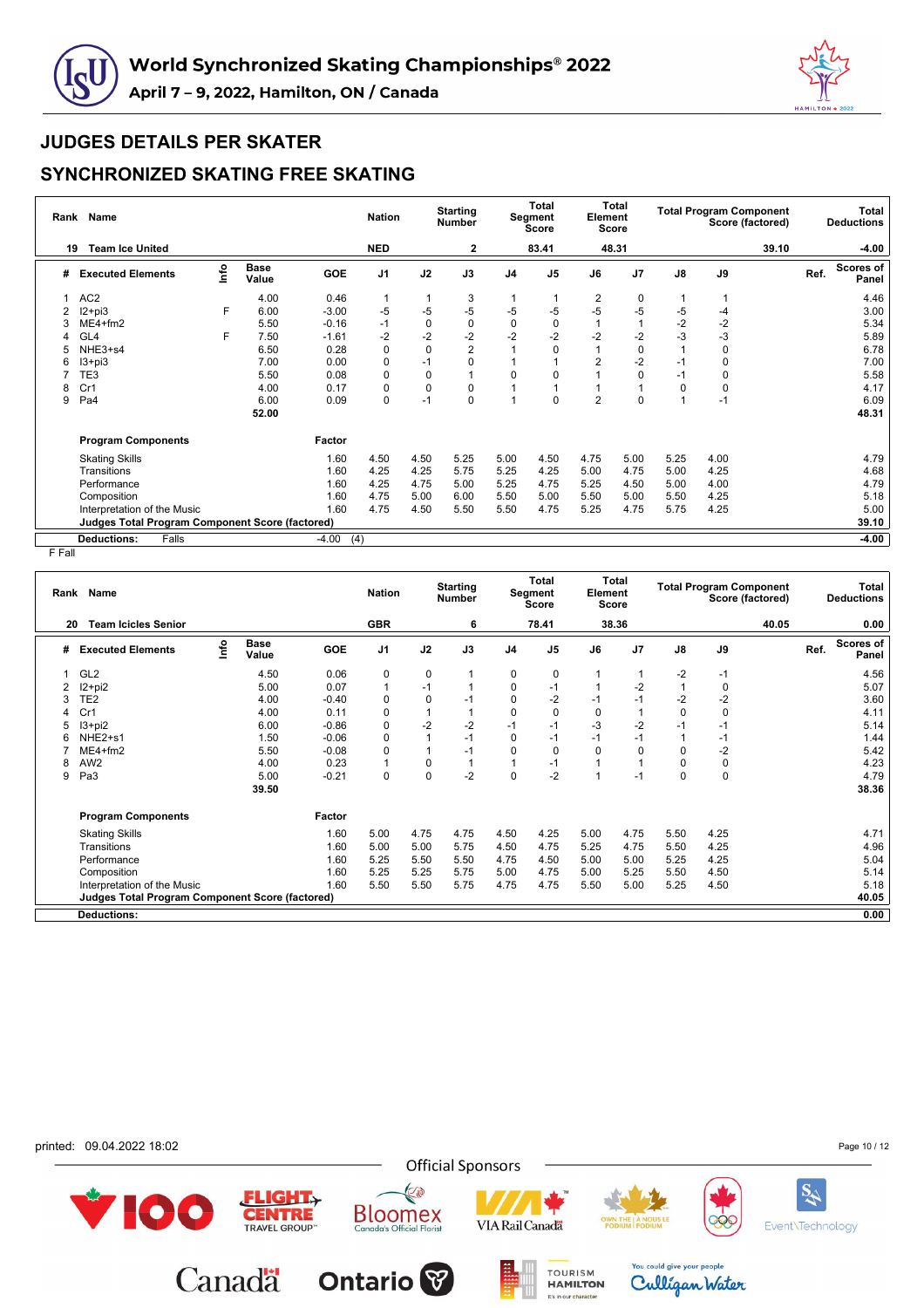



## **SYNCHRONIZED SKATING FREE SKATING**

|    | Rank Name                                              |      |                      |         | <b>Nation</b>  |              | <b>Starting</b><br><b>Number</b> |                | <b>Total</b><br>Segment<br>Score | Element  | <b>Total</b><br><b>Score</b> |                | <b>Total Program Component</b> | Score (factored) |      | Total<br><b>Deductions</b> |
|----|--------------------------------------------------------|------|----------------------|---------|----------------|--------------|----------------------------------|----------------|----------------------------------|----------|------------------------------|----------------|--------------------------------|------------------|------|----------------------------|
| 21 | <b>Team Phoenix</b>                                    |      |                      |         | <b>BEL</b>     |              | 3                                |                | 75.56                            |          | 40.78                        |                |                                | 37.78            |      | $-3.00$                    |
| #  | <b>Executed Elements</b>                               | Info | <b>Base</b><br>Value | GOE     | J <sub>1</sub> | J2           | J3                               | J <sub>4</sub> | J <sub>5</sub>                   | J6       | J <sub>7</sub>               | J8             | J9                             |                  | Ref. | <b>Scores of</b><br>Panel  |
|    | Cr1                                                    |      | 4.00                 | 0.23    | 0              | 0            |                                  | 0              | 0                                |          |                              |                | $\mathbf{1}$                   |                  |      | 4.23                       |
| 2  | NHE2+s2                                                |      | 3.00                 | $-0.30$ | $-2$           | $-1$         | $-1$                             | 0              | $-2$                             |          | -1                           |                | $-1$                           |                  |      | 2.70                       |
| 3  | $13 + pi2$                                             |      | 6.00                 | $-0.51$ | $-2$           | $-2$         | $-2$                             | 0              | 0                                | $\Omega$ | $-2$                         | 0              | 0                              |                  |      | 5.49                       |
|    | TE3                                                    |      | 5.50                 | $-0.63$ | $-1$           | $-1$         | $-2$                             | $\mathbf 0$    | $-2$                             | $\Omega$ | $-1$                         | $-2$           | $-1$                           |                  |      | 4.87                       |
| 5  | I4+pi2                                                 | F    | 6.50                 | $-2.79$ | -5             | $-2$         | $-5$                             | $-2$           | $-5$                             | $-5$     | -5                           | $-5$           | $-3$                           |                  |      | 3.71                       |
| 6  | GL <sub>4</sub>                                        |      | 7.50                 | 0.21    | 0              | $\mathbf{1}$ | $-1$                             |                | 0                                | 0        |                              | $\overline{2}$ | $-1$                           |                  |      | 7.71                       |
|    | $ME4 + fm2$                                            |      | 5.50                 | 0.08    | $\mathbf 0$    | $\Omega$     | 0                                |                | 0                                | $\Omega$ |                              | 0              | 0                              |                  |      | 5.58                       |
| 8  | Pa <sub>2</sub>                                        | F    | 3.50                 | $-1.35$ | -4             | $-4$         | $-4$                             | $-2$           | $-5$                             | -3       | -4                           | $-5$           | $-3$                           |                  |      | 2.15                       |
| 9  | AW <sub>2</sub>                                        |      | 4.00<br>45.50        | 0.34    | $\mathbf{1}$   | 0            |                                  |                |                                  |          |                              | $\mathbf 0$    | $\overline{1}$                 |                  |      | 4.34<br>40.78              |
|    | <b>Program Components</b>                              |      |                      | Factor  |                |              |                                  |                |                                  |          |                              |                |                                |                  |      |                            |
|    | <b>Skating Skills</b>                                  |      |                      | 1.60    | 4.00           | 4.50         | 4.75                             | 4.75           | 4.00                             | 4.00     | 5.00                         | 5.25           | 4.75                           |                  |      | 4.54                       |
|    | Transitions                                            |      |                      | 1.60    | 4.00           | 5.00         | 5.75                             | 4.75           | 4.50                             | 4.25     | 4.50                         | 5.25           | 4.75                           |                  |      | 4.71                       |
|    | Performance                                            |      |                      | 1.60    | 4.25           | 4.75         | 4.75                             | 4.50           | 4.25                             | 4.00     | 4.50                         | 5.00           | 4.25                           |                  |      | 4.46                       |
|    | Composition                                            |      |                      | 1.60    | 4.75           | 5.25         | 5.50                             | 5.00           | 4.75                             | 4.25     | 5.00                         | 5.50           | 5.00                           |                  |      | 5.04                       |
|    | Interpretation of the Music                            |      |                      | 1.60    | 4.75           | 5.00         | 5.00                             | 5.00           | 4.50                             | 4.25     | 4.75                         | 5.25           | 5.00                           |                  |      | 4.86                       |
|    | <b>Judges Total Program Component Score (factored)</b> |      |                      |         |                |              |                                  |                |                                  |          |                              |                |                                |                  |      | 37.78                      |
|    | <b>Deductions:</b><br>Falls                            |      |                      | $-3.00$ | (3)            |              |                                  |                |                                  |          |                              |                |                                |                  |      | $-3.00$                    |

|    | Rank Name                                              |      |                      |            | <b>Nation</b>  |             | <b>Starting</b><br><b>Number</b> |                | Total<br>Segment<br><b>Score</b> | Element  | Total<br><b>Score</b> |                         |             | <b>Total Program Component</b><br>Score (factored) |      | Total<br><b>Deductions</b> |
|----|--------------------------------------------------------|------|----------------------|------------|----------------|-------------|----------------------------------|----------------|----------------------------------|----------|-----------------------|-------------------------|-------------|----------------------------------------------------|------|----------------------------|
| 22 | <b>Team Zagreb Snowflakes</b>                          |      |                      |            | CRO            |             | 5                                |                | 74.45                            |          | 39.00                 |                         |             | 37.45                                              |      | $-2.00$                    |
| #  | <b>Executed Elements</b>                               | lnfo | <b>Base</b><br>Value | <b>GOE</b> | J <sub>1</sub> | J2          | J3                               | J <sub>4</sub> | J <sub>5</sub>                   | J6       | J <sub>7</sub>        | $\mathsf{J}8$           | J9          |                                                    | Ref. | <b>Scores of</b><br>Panel  |
|    | AW <sub>2</sub>                                        |      | 4.00                 | 0.40       | $\mathbf 1$    | 1           | 0                                | 1              |                                  |          |                       | $\overline{\mathbf{c}}$ |             |                                                    |      | 4.40                       |
| 2  | GL <sub>3</sub>                                        |      | 6.50                 | 0.19       | 0              | $\mathbf 0$ | $-1$                             | 0              |                                  | $\Omega$ |                       |                         | 0           |                                                    |      | 6.69                       |
|    | $13+pi1$                                               |      | 5.00                 | $-0.29$    | $-2$           | $-1$        | 1                                | $\Omega$       | 0                                |          | $-2$                  | 0                       | $-2$        |                                                    |      | 4.71                       |
|    | NHE2+s1                                                |      | 1.50                 | $-0.02$    | $\pmb{0}$      | 0           | 0                                | $-1$           | 0                                | $-1$     | 0                     |                         | 0           |                                                    |      | 1.48                       |
| 5  | Pa3                                                    |      | 5.00                 | 0.00       | $\mathbf 0$    | $-1$        | 0                                | $\Omega$       | $\Omega$                         | $\Omega$ |                       |                         | $-1$        |                                                    |      | 5.00                       |
| 6  | TEB                                                    |      | 1.50                 | $-0.19$    | $-1$           | $-1$        | $-2$                             | $-1$           | $-2$                             | $-1$     | $-1$                  | $-1$                    | $-2$        |                                                    |      | 1.31                       |
|    | $ME4 + fm2$                                            |      | 5.50                 | 0.08       | 0              | 0           | 0                                | 0              | 0                                | 0        |                       |                         | 0           |                                                    |      | 5.58                       |
| 8  | Cr1                                                    |      | 4.00                 | 0.00       | 0              | $\mathbf 0$ | 0                                | $\Omega$       | $-2$                             | $\Omega$ | 0                     |                         | 0           |                                                    |      | 4.00                       |
| 9  | $13 + pi2$                                             |      | 6.00<br>39.00        | $-0.17$    | 0              | $\mathbf 0$ | $-1$                             | $-1$           | $-1$                             | $\Omega$ | 0                     | 0                       | $\mathbf 0$ |                                                    |      | 5.83<br>39.00              |
|    | <b>Program Components</b>                              |      |                      | Factor     |                |             |                                  |                |                                  |          |                       |                         |             |                                                    |      |                            |
|    | <b>Skating Skills</b>                                  |      |                      | 1.60       | 4.75           | 4.75        | 4.25                             | 4.50           | 4.50                             | 4.50     | 5.25                  | 5.25                    | 4.50        |                                                    |      | 4.68                       |
|    | Transitions                                            |      |                      | 1.60       | 4.50           | 5.00        | 4.25                             | 4.50           | 4.50                             | 4.50     | 5.00                  | 5.25                    | 4.25        |                                                    |      | 4.61                       |
|    | Performance                                            |      |                      | 1.60       | 4.50           | 4.50        | 4.50                             | 4.50           | 4.75                             | 4.75     | 5.00                  | 5.50                    | 4.00        |                                                    |      | 4.64                       |
|    | Composition                                            |      |                      | 1.60       | 4.75           | 5.00        | 4.75                             | 4.75           | 4.75                             | 4.75     | 5.25                  | 5.25                    | 4.25        |                                                    |      | 4.86                       |
|    | Interpretation of the Music                            |      |                      | 1.60       | 4.75           | 4.75        | 4.25                             | 4.75           | 4.25                             | 4.50     | 5.00                  | 5.00                    | 4.00        |                                                    |      | 4.61                       |
|    | <b>Judges Total Program Component Score (factored)</b> |      |                      |            |                |             |                                  |                |                                  |          |                       |                         |             |                                                    |      | 37.45                      |
|    | Falls<br><b>Deductions:</b>                            |      |                      | $-2.00$    | (2)            |             |                                  |                |                                  |          |                       |                         |             |                                                    |      | $-2.00$                    |
|    |                                                        |      |                      |            |                |             |                                  |                |                                  |          |                       |                         |             |                                                    |      |                            |